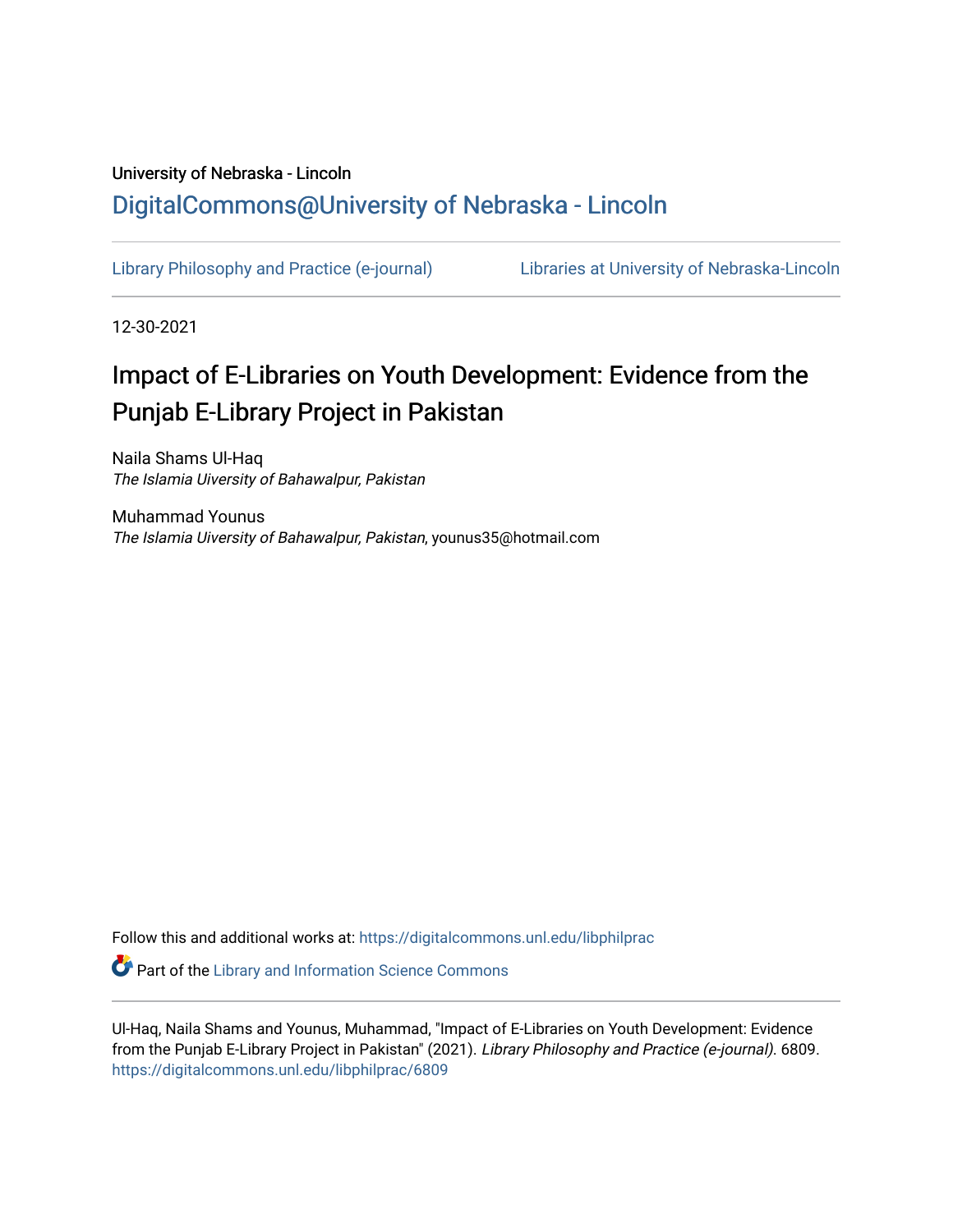### **Impact of E- Libraries on Youth Development: Evidence from the Punjab E-Library Project in Pakistan**

### **Naila Shams Ul-Haq 1 Dr. Muhammad Younus 2**

 *1M.Phil Scholar, Department of Library and Information Science, The Islamia University of Bahawalpur, Pakistan*

 *2Assistant Professor, Department of Library and Information Science, The Islamia University of Bahawalpur, Pakistan;*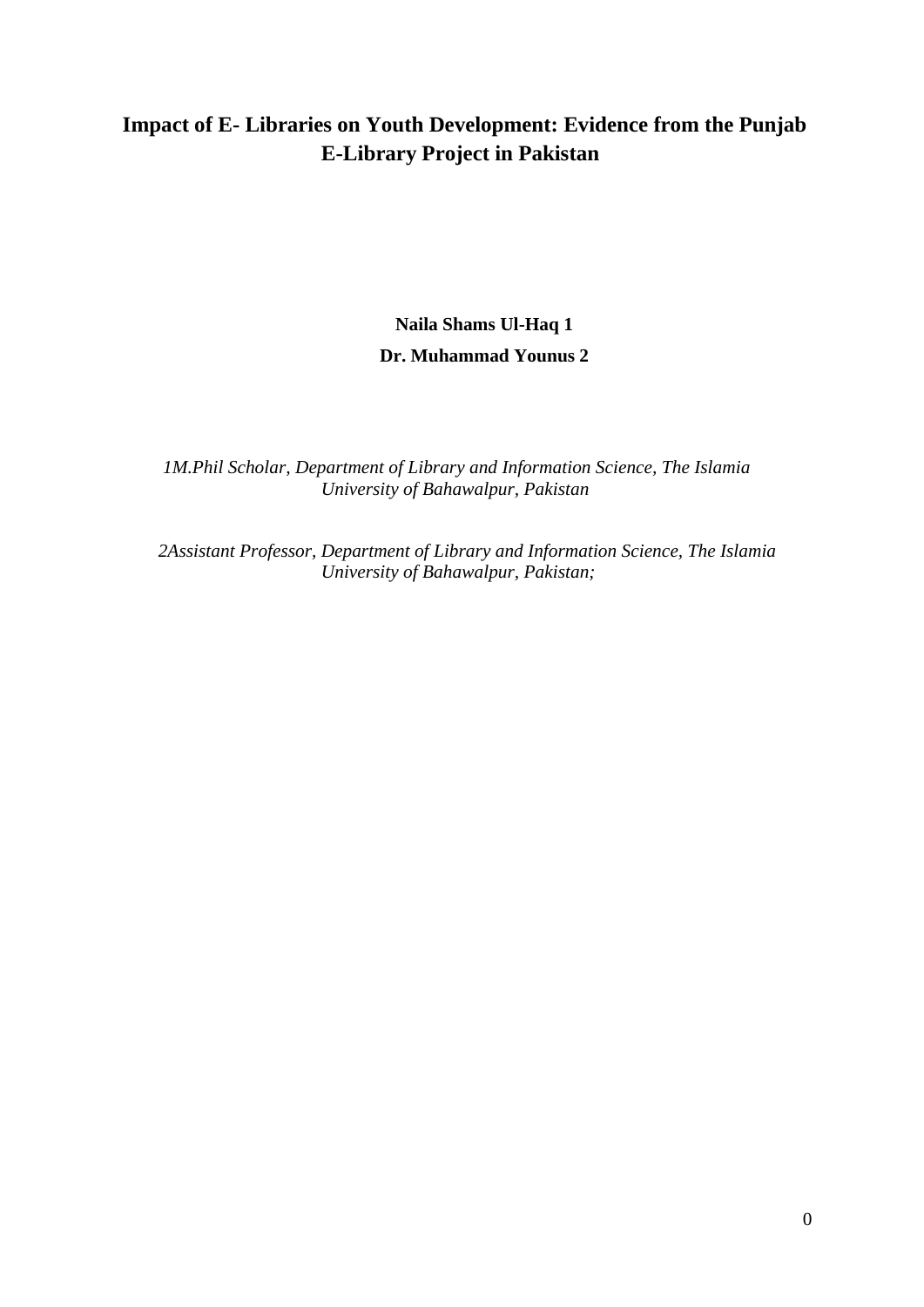### **Impact of E- Libraries on Youth Development: Evidence from the Punjab E-Library Project in Pakistan**

 *Naila Shams Ul-Haq Muhammad Younus*

#### **Abstract**

The study aimed to explore the impact of e-libraries on youth development in Punjab, Pakistan. The quantitative research method was adopted to address research questions of the study. A questionnaire using the five domains of Youth Development Index of the Commonwealth was developed to collect the quantitative data from young users (aged between 15-29 years) of four e-libraries developed under the Punjab E-Library Project in Punjab, Pakistan. The findings illustrate that e-libraries had a significant positive impact on youth development in all the five domains. The respondents acknowledged the multidimensionality of the e-libraries on holistic uplift and advancement of youth capabilities in all three aspects of human life i.e., social, economic, and political. The study findings have implications for the government authorities, e-library administration and library professionals in justifying resources, identifying users' needs with special reference to the youth, and improving resources and services in the elibraries.

**Keywords:** Electronic libraries, digital libraries, Punjab e-library project, electronic resources, electronic services, youth development, Punjab, Pakistan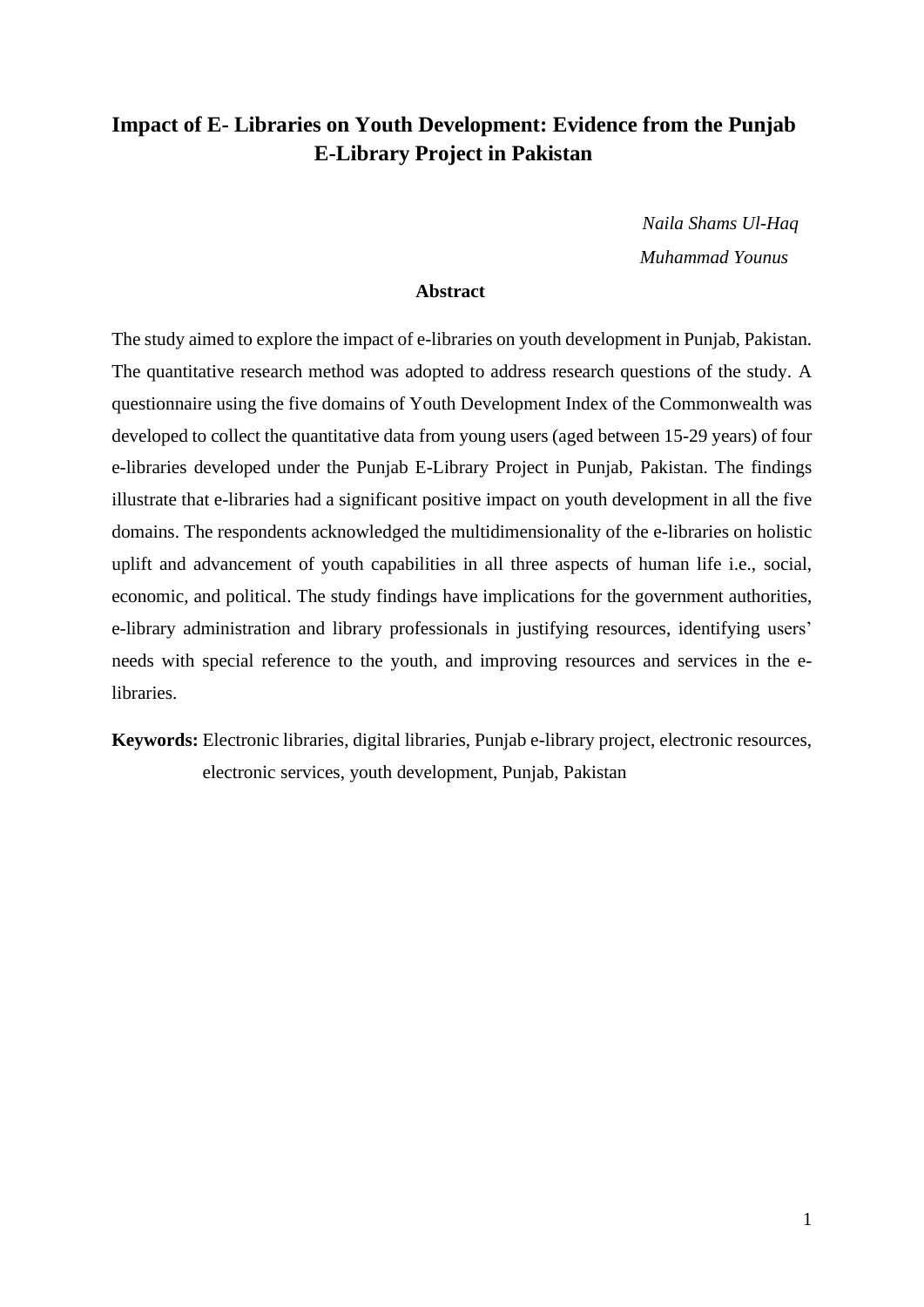#### **Introduction**

Electronic libraries (e-libraries) have revolutionized the landscape of information services and knowledge delivery worldwide (Roes, 2001) and have drawn a greater focus of the research fraternity. Growing advancements of information and communication technologies (ICT) have revamped the collection of e-library resources and their accessibility to the end-users ( Schubert Foo, 2000). The world was confronted with a grave issue of information overload before the advent of computers in the mid-twentieth century (Linde, 2006). Subsequent thinkers proposed to deal with such a phenomenon creatively through the ICT interventions, hence, it paved the way for the initiation of the e-libraries (Trivedi, 2010). Now, this field has become much more advanced as compared to the last decade where the emphasis was on bridging the gaps between different disciplines and devising workable solutions to ensure their integration into the e-library systems (Siyabonga Mhlongo, 2005). Elibraries have got momentum with the advent of modernized technologies. E-library resources are popular among the users due to their efficiency, vitality, economy, environment friendliness, and round-the-clock availability amongst others (Bamgbade, 2015).

Being one of the vibrant components of modern library and information science (LIS), elibraries span over major topics of the discipline with a special focus on computer science, resultantly promote significant research and development agendas in the given fields and subcategories across diversified disciplines (Pomerantz & Choemprayong). Furthermore, there are scores of scholars, researchers, and scientists with diversified professional and academic backdrops that constitute a vibrant research community that are beneficiaries of e-libraries services directly or indirectly (Ioannidis, 2005).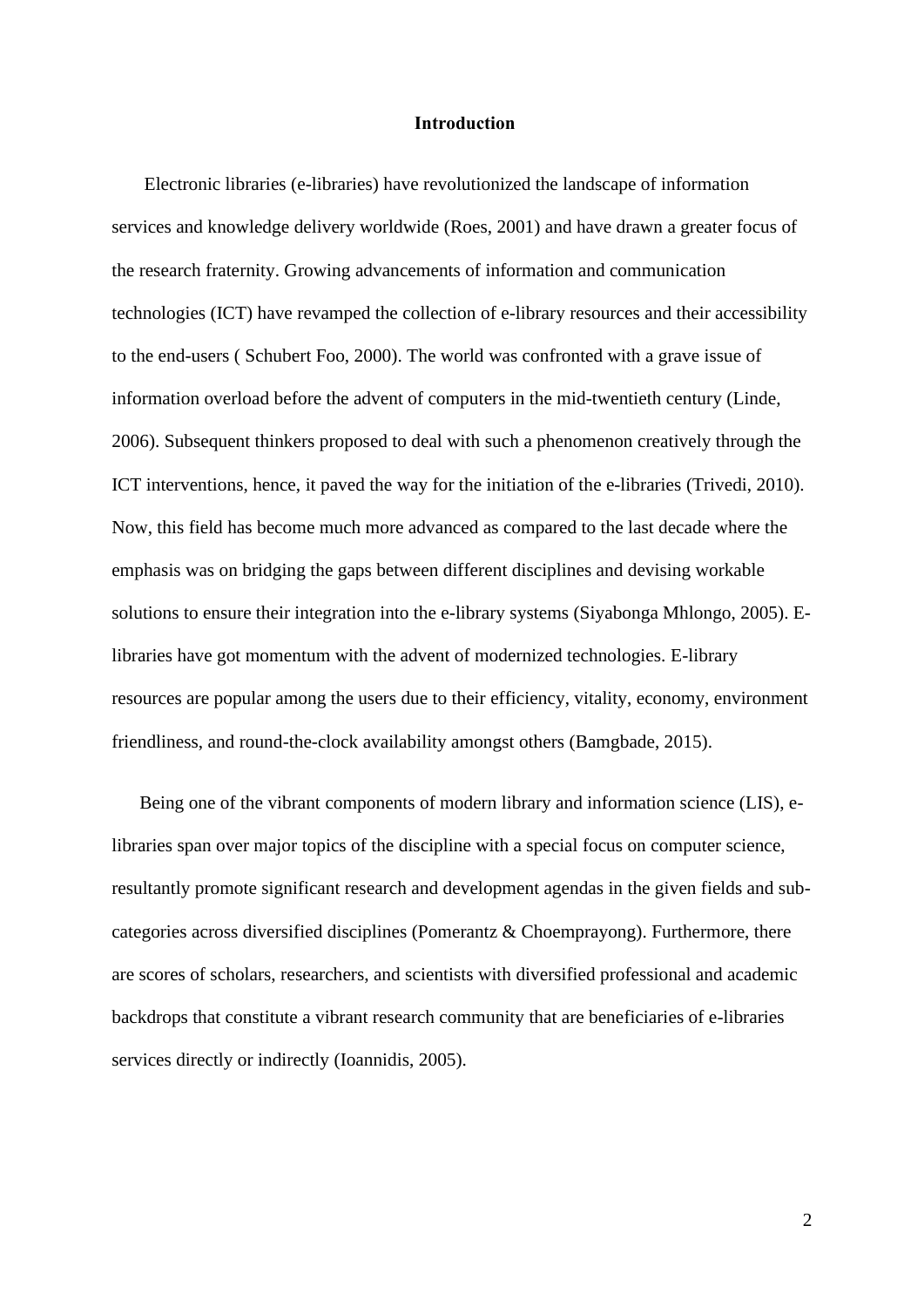There is a growing realization amongst the policymakers that no country can achieve its development agenda without developing, empowering, and harnessing the potential of its young people. Consequently, governments across the globe tend to chalk out different policies, programs, projects, strategies, and initiatives aimed at providing enabling environments to their youth so that they may be able to take the charge of their lives and make a difference in their communities being effective and responsible citizens. Keeping in view the objectives, functions, and facilities provided by e-libraries, it becomes evident that e-libraries have the utmost role and capacity to develop young people of today for the leadership roles of tomorrow. Today's youth presents an unprecedented potential provided that its energies are channelized positively. But unfortunately, young people in Pakistan have never been on the priority list of the policymakers despite the myriad of problems faced by this cohort. It is high time that the youth was given their due space and equal opportunities through different schemes and programs as in the context of the Punjab E-Library Project (Elibrary, n. d.) in the country that can potentially develop young people.

#### **Statement of the problem**

The establishment of e-libraries is on the rise across the globe due to its instrumental role in promoting e-reading and e-learning activities, and providing self-development opportunities to its users. The youth, particularly the students, can utilize e-library services and resources to their greater advantage. A growing literature supports such a notion worldwide, but in the case of Pakistan, such linkage is missing. The Government of Punjab has taken a lead to launch the Punjab E-Library Project (PELP) under the auspices of the Punjab Information Technology Board (PITB) (E-library, n. d.). But a general perception is that the project has not been implemented in true essence due to several bottlenecks. One of the critiques is that it has not been able to achieve its core objective of youth development.

3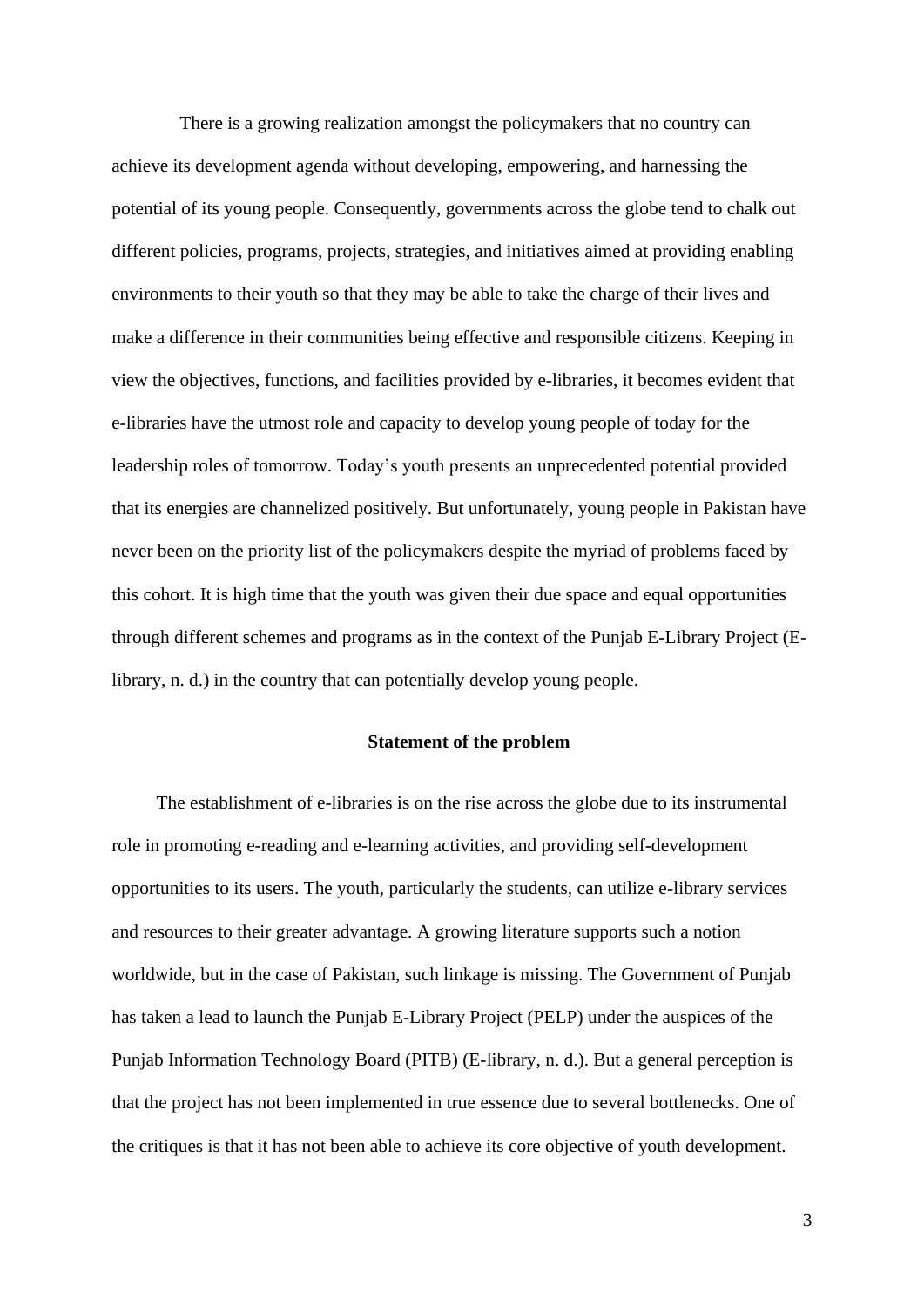Therefore, it necessitates to explore the role of e-libraries in youth development in the context of the PELP and thus help inform the policy decisions in this regard.

#### **Research questions of the study**

 The purpose of this study is to explore the impact of e-libraries on youth development in Punjab, Pakistan. The study aims to address the following research questions: RQ 1. Do e-libraries have an impact on youth development in the domains of education, health and well-being, employment, political participation and civic participation?

RO 2. Is there a difference in the respondents' opinions about impact of e-libraries on youth development in the domains of education, health and well-being, employment, political participation, civic participation with respect to their gender and geographical background (i.e. rural, urban) ?

#### **Literature review**

#### **Concept of e-library**

There are multiple meanings associated with the term "digital library or e-library" as explained by Lucier (1995), Lynch and Garcia-Molina (1995), Borgman (1999) Zhao and Ramsden (1995), Bishop and Star (1996), Lyman, (1996) and Lesk (1997). A thorough analysis of the definitions given by these scholars informs that the terms e-library and digital library are used interchangeably. Further, it brings about two diverse perspectives i.e. one from the researchers' side and the other from the professionals/librarians. From a researcher's point of view, e-libraries are a collection of contents for an e-library user, whilst librarians emphasize rendering multiple services to the user communities. Hence, both views are not mutually exclusive. Because of its multidisciplinary nature, e-library's terminologies are flexible; hence establishing a universally accepted definition of the term is a hard nut to crack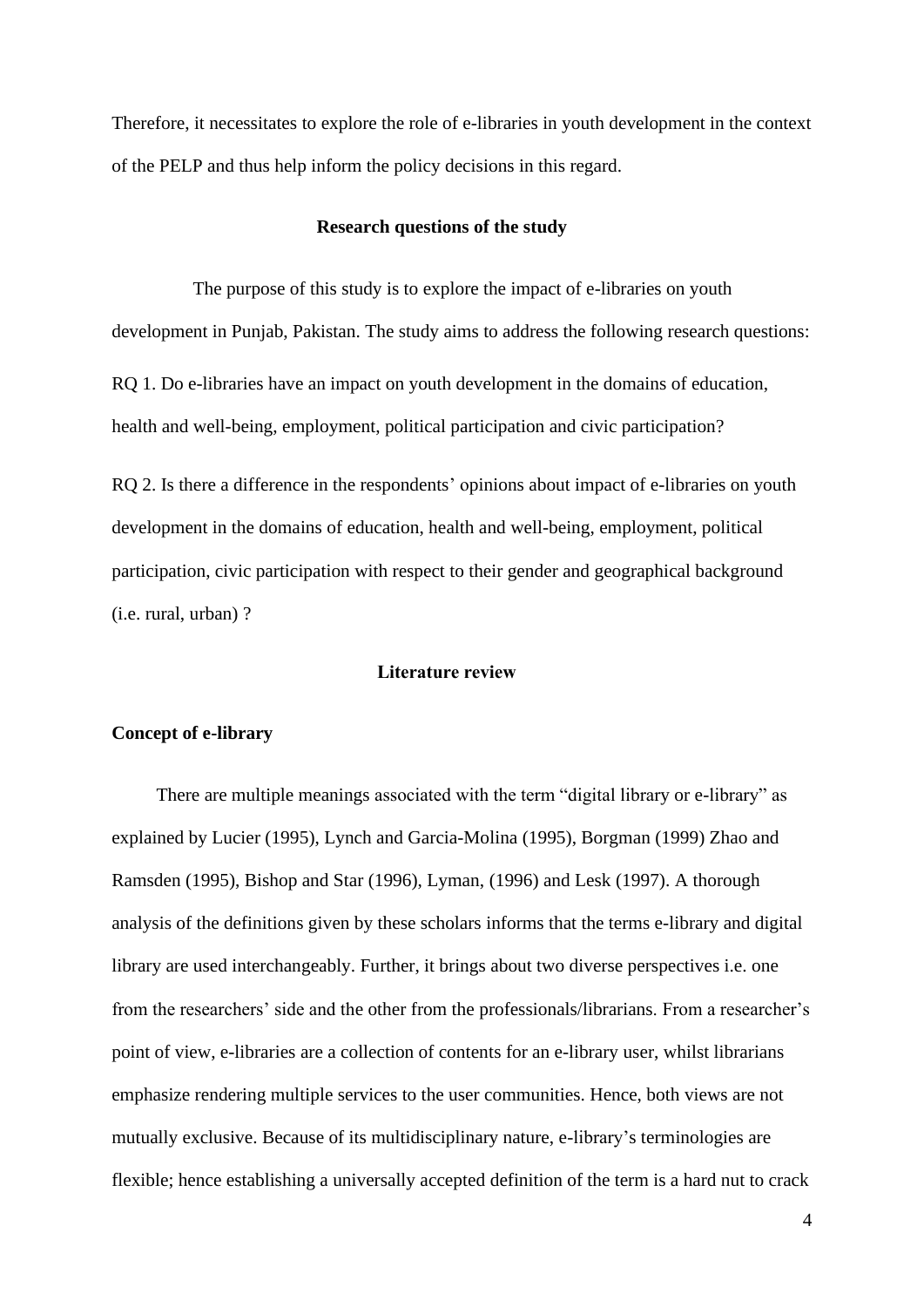(Anyim W. O., 2018). The e-library is often referred to as a 'digital library, and 'virtual library' that stores its contents in electronic files (rather than paper, electronic versions, or other media) and makes them available electronically (Trivedi, 2010). It is meant for the dissemination of information services to the stakeholders in a timely fashion through automated channels. Further, the digitization of libraries has outperformed the concept of a traditional library containing a small number of reading materials confound in a four walls structure with limited access to its users (Wilensky, 1995).

#### **Punjab e-library project**

To revive and thrive the culture of reading and learning amongst the public at large and particularly in children, families, youth, and elderly people, the Punjab E-Library Project has been launched in Pakistan's most populous province of Punjab. The Punjab Information Technology Board (PITB) has established e-libraries in twenty districts across the province, and the scope of the project will be extended to all public and university libraries in Punjab. For provisioning virtual access to different library materials, these libraries are linked to a central digital platform (called Central Digital Library) at the Data Centre of PITB in Lahore. This single platform gives users access to basic e-books, e-journals, e-theses, documentaries, audio-visual materials, e-magazines, national and international e-newspapers, reference materials, data sources, and hundreds of indigenous documents. A Union Catalogue facilitates and encourages the exchange of digital library contents among twenty e-libraries (E-library, n. d.).

#### **Youth development**

Youth is a heterogeneous construct yet and there's no universally agreed definition of youth. The United Nations General Assembly describes youth as "young people ages between 15-24" (United Nations, n. d.), while the Commonwealth of Nations views youth as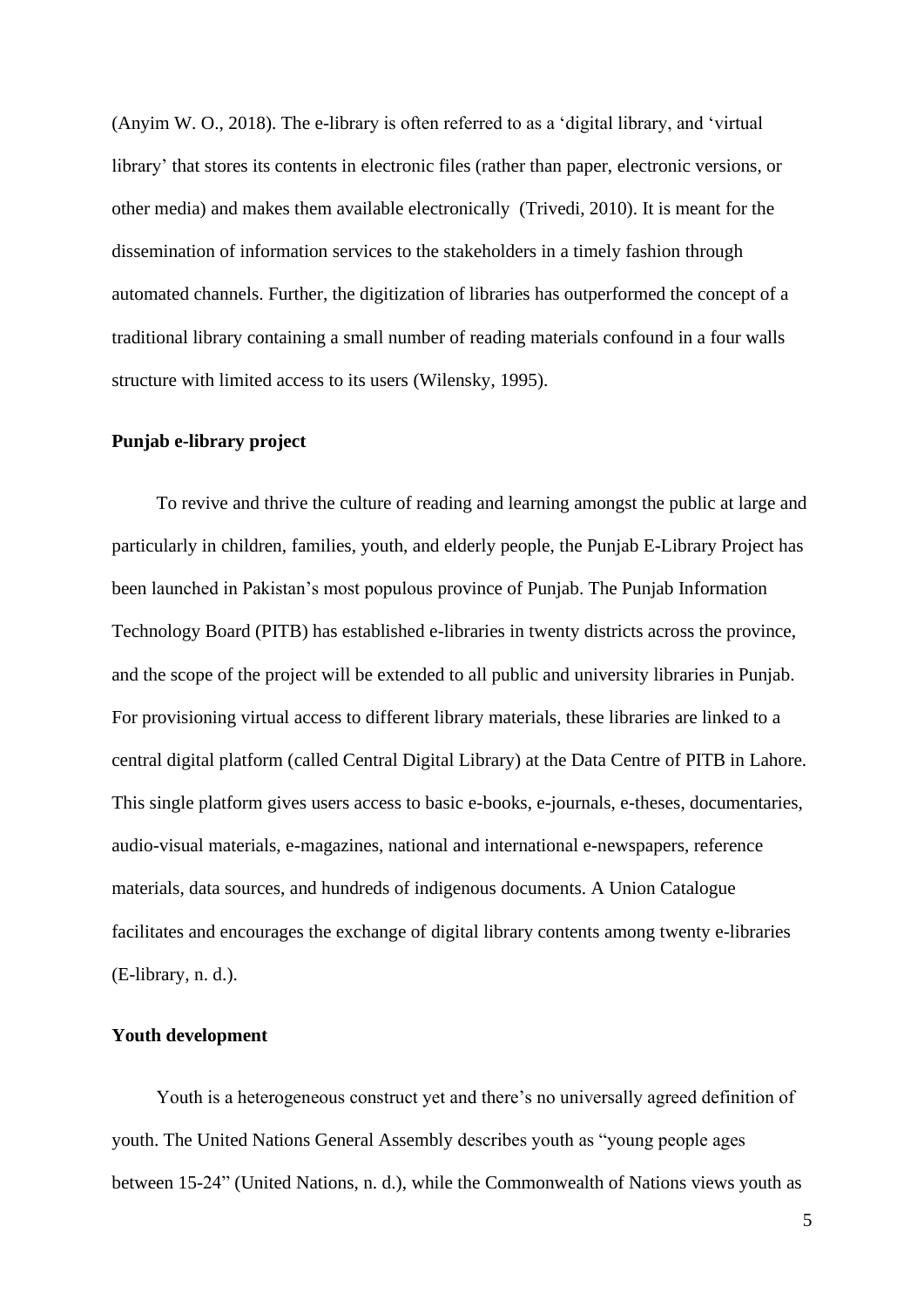"the persons between the ages bracket of 15 to 29 years" (The Commonwealth, 2021). The National Youth Policy of Pakistan (2009) considers youth as "people between the ages of 15 and 29" (Bhutto, 2008). In today's arena, youth has captured a central stage in policy debates, development programs' planning, and execution due to its instrumental role in achieving the desired ends through their unprecedented energy and potential. Youth development has been considered a priority area for all stakeholders and they consider that no development agenda can see the light of the day without harnessing the potential of young men and women. The terms 'youth development' and 'youth empowerment' are used interchangeably.

The Commonwealth Secretariat (2016) describes youth development as,

*"enhancing the status of young people, empowering them to build on their competencies and capabilities for life. It will enable them to contribute to and benefit from a politically stable, economically viable, and legally supportive environment, ensuring their full participation as active citizens in their countries".*

The Punjab Youth Policy 2012 considers YD as,

*"the phase of physical, emotional, spiritual, and intellectual growth, between the age cohorts of 15 to 29 years when youth actively pursue to develop attitude, skills, knowledge, and competencies to realize their potential and strength at the optimal level for the well-being of themselves, their family, communities and the country* (Khan H. A., 2012).

The process of encouraging young people by all means and resources is aimed at revamping their quality of life so that they become confident enough to transform their lives and communities (YE, 2019).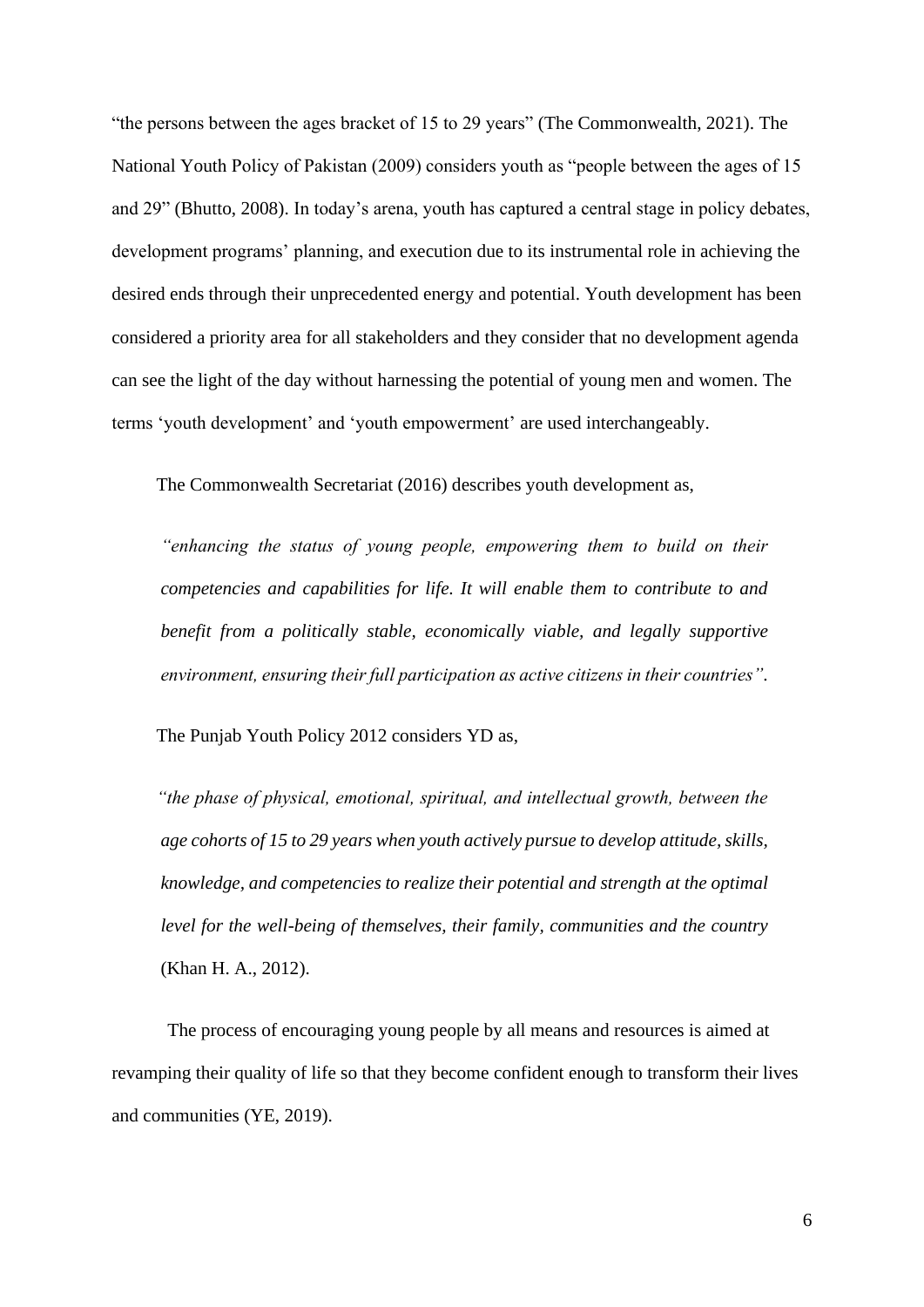#### **Youth development and e-libraries**

In the contemporary world, the role of e-libraries has been widely acknowledged to promote the youth development. According to a study, five cross-cutting themes may help achieve the youth development agenda that includes *"learning (developing positive basic and applied academic attitudes, skills, and behaviors), thriving (developing physically healthy attitudes, skills, and behaviors), connecting (developing positive social attitudes, skills, and behaviors), working (developing positive vocational attitudes, skills, and behaviors), and leading (developing positive civic attitudes, skills, and behaviors)"* (Ferber, Pittman, & Marshall, 2002).

Youth development is best achieved when the socio-ethical, physical, emotional, and cognitive competencies of the young people are focused to be advanced (Eccles & Gootman, 2002). Many young people have made significant use of digital platforms to transform their lives and the communities to which they belong. To be active citizens of a country, they need to be heard, to be included in policymaking processes, and to be provided with windows of opportunity. If young people are not well-versed with the issues, it would not be possible for them to come up with some viable and creative solutions (Roth & Brooks-Gunn, 2003).

#### **Measuring youth development**

As far as the conception of youth development is concerned, it is heartening to note that much research work is being carried out aiming at channelizing the youth energies for the socio-economic uplift of the communities. But little work has been done in the domain of library and information sciences. Several measurement scales and instruments have been developed that employ certain indicators to measure youth development. However, the main work in this regard has been done by the United Nations and other entities working in the development sector (United Nations, n. d.).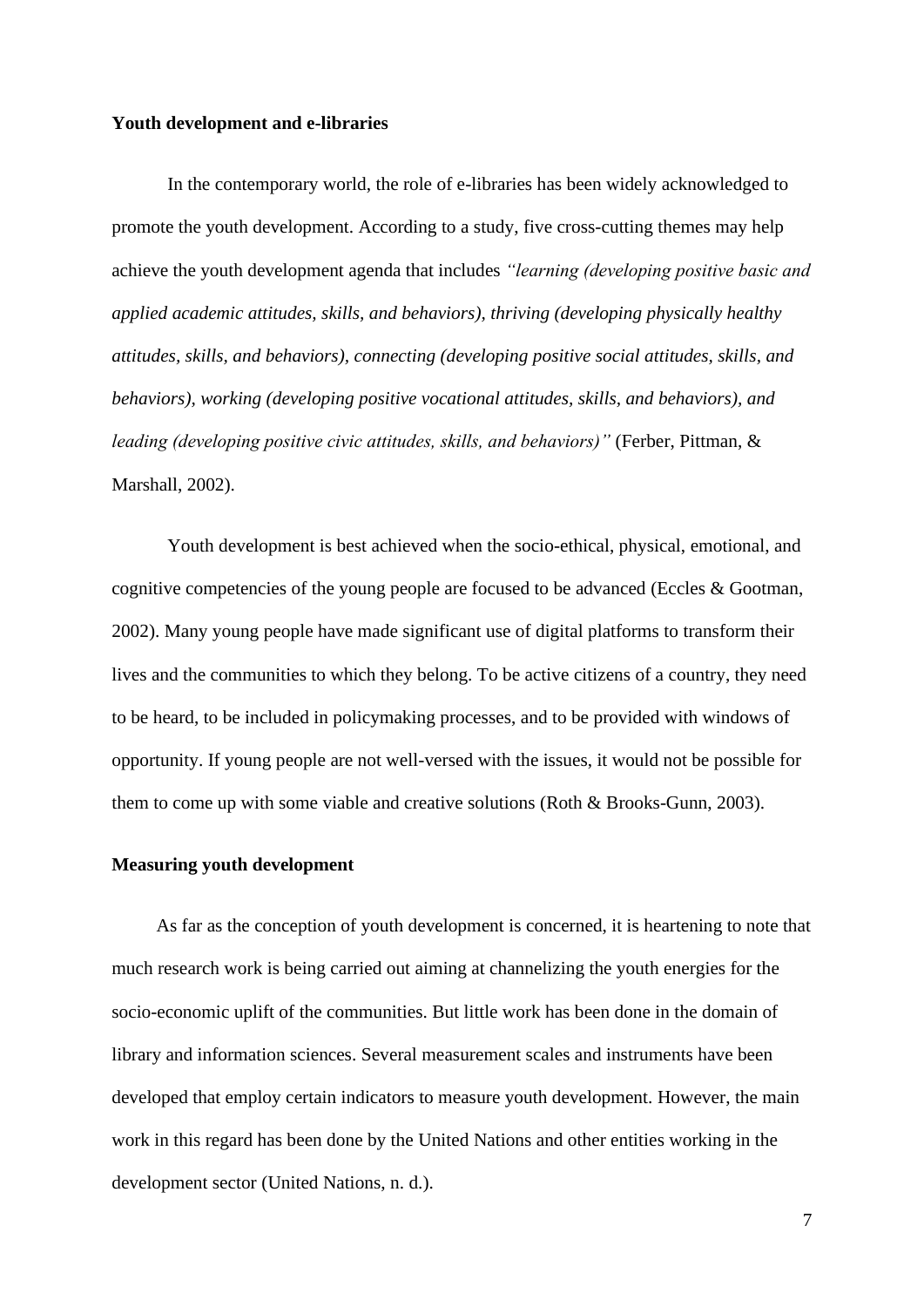One of the famous models of youth development was presented by Lerner and Al (2005) emphasizing the six C's i.e. competence, connection, character, confidence, caring, and contribution for positive youth development. Likewise, several positive youth development scales were developed for measuring the level of youth development in different contexts and dimensions. However, the current study employs thematic expressions or domains of the youth development index, developed by the Commonwealth Secretariat, as proxies to develop constructs for the survey questionnaire. The index assesses the needs and challenges vis-à-vis opportunities for young people to thrive. It also informs policymakers in formulating evidence-based policies for developing youth capacities through the provision of enabling environments. The index is a composite measure of progress spanning over five key themes or domains: education, health and well-being, employment and opportunity, political participation, and civic participation (Commonwealth, 2013). These domains are briefly described in the following sections.

#### *Education*

There is no denying the fact that education plays an important role rather serves as bedrock in every developmental intervention. It spans over all three aspects of youth development i.e., social, economic, and political empowerment of young people. Being the first domain in the YDI, it ranks 183 countries of the world how well they are performing and delivering on this basic right to the future generations living under their territorial jurisdictions. It measures such indicators as access to educational facilities and their quality, enrolment ratios, etc. This domain provides support for other domain outcomes like health and wellbeing, employment and opportunity, participation, and a civic sense among young men and women (Commonwealth, 2013).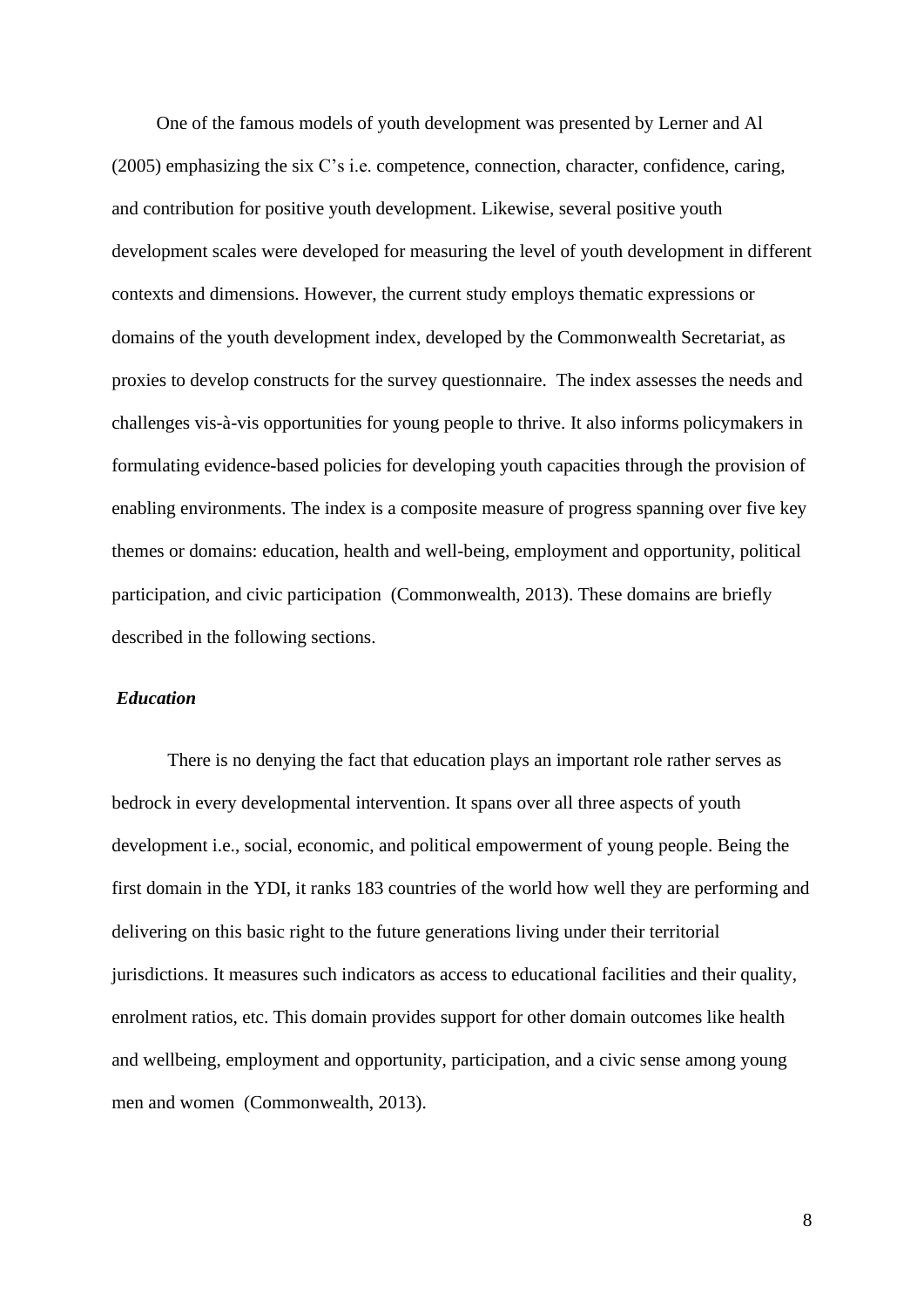#### *Health and well-being*

Health and well-being are the basic rights of every person. This domain ranks the countries how well they are taking care of their young cohort with regards to physical care, as well as catering to their emotional and mental well-being without any discrimination for rural and urban areas. It also assesses the provision of healthier practices that promote healthy behaviors among the young lot with a lasting impact on their forthcoming lives (Commonwealth, 2013).

#### *Employment and opportunity*

The provision of equality of opportunity is the responsibility of the states across the globe but at the same time, it's the responsibility of the young people to get an appropriate skills-set and polish it through continuous learning and development. This is the only way through which youth can benefit from different windows of opportunities offered by the government and private sectors in an economy. This domain seeks to measure the different opportunities being provided to the young generation, and job situations. It also analyzes different avenues or offerings through which the youth is upskilled to take on the future workforce challenges of the globe (Commonwealth, 2013).

#### *Political participation*

Political participation refers to the degree of interest young people take in decisionmaking affecting their lives. This domain analyzes the conducive environment and encouragement being provided to the youth of a country so that they can have an appropriate representation as well as say in the policymaking. At the same time, it also seeks to measure the actuality of the political engagement of the youth. Only empowered and well-informed youth can contribute to the political spheres of a community and can establish their

9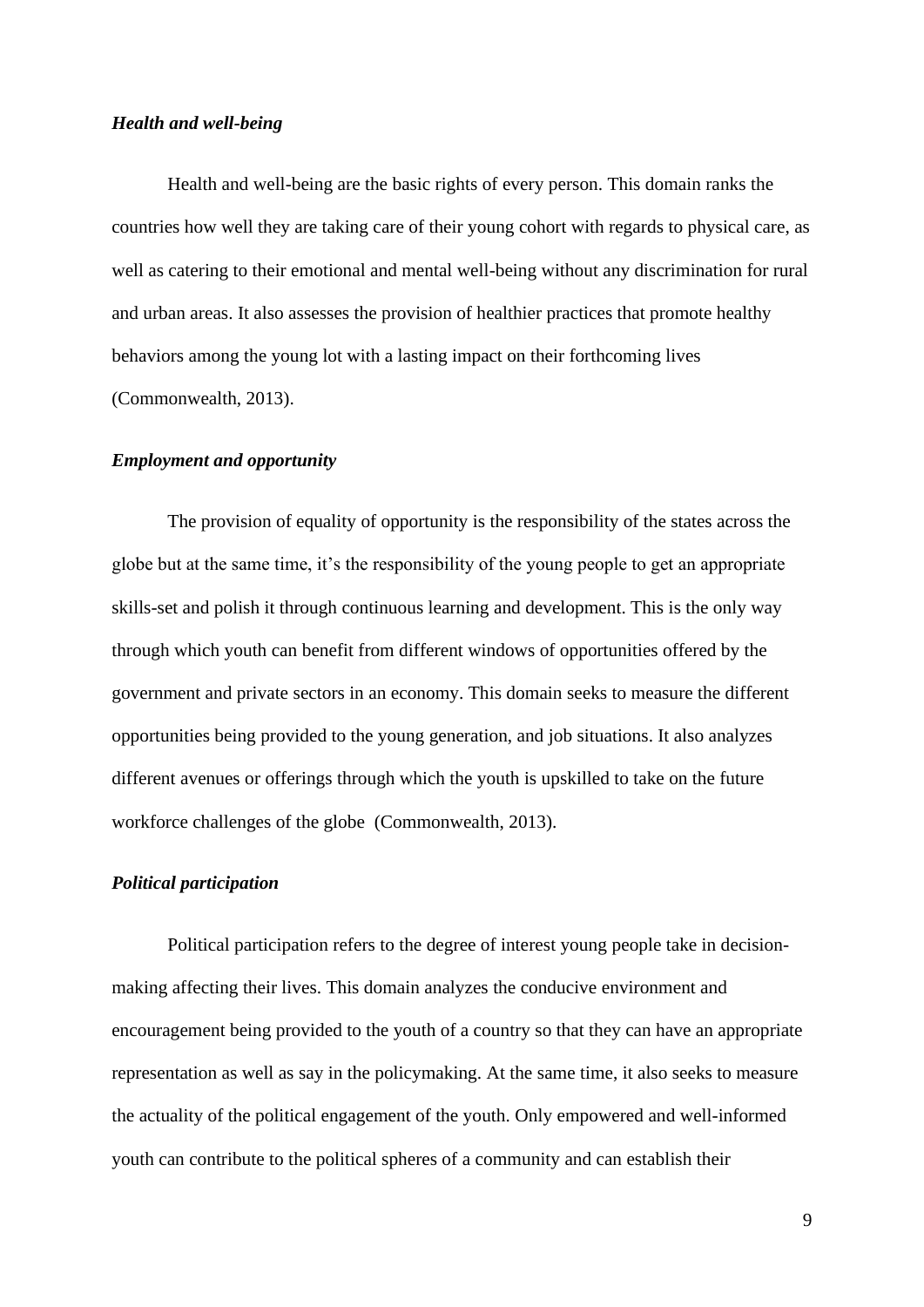effectiveness in affecting the political processes and institutions. They can also make a good choice among the political candidates through elections (Commonwealth, 2013).

#### *Civic participation*

Young people account for a major portion of volunteers in any society. Such a spirit of sacrifice and making contributions towards the betterment and uplift of the society largely depend upon civic engagement and healthy citizenship values. This very domain of the youth development entails the avenues for youth engagement in meaningful engagement in community work and how well they contribute towards their community development. As compared to other domains of the index, this domain can be difficult to measure given the non-availability of the objective indicators. However, youth engagement in different societal events, sports activities, music galas, fundraising drives, blood donation camps, participation in religious events, running voluntary campaigns against prevailing social evils like corruption, bribery, environmental pollution, gender discrimination, etc., can provide a thorough insight into this domain (Commonwealth, 2013).

#### **Research methodology**

The study adopted the quantitative research method to address the research questions. A structured questionnaire was developed to explore the impact of e-libraries on youth development in the five domains as given by the Youth Development Index of the Commonwealth (i.e. D1-Education, D2-Health and Well-Being, D3- Employment, and D4- Political Participation, and D5-Civic Participation) (Commonwealth, 2013). The necessary quantitative data was collected from users (young persons aged between 15-19 years) of four e-libraries established under the Punjab E-Library Project in South Punjab, Pakistan i.e. E-Library Bahawalpur, E-library Rahim Yar Khan, E-Library Multan, and E-Library Vehari by employing the convenience sampling technique.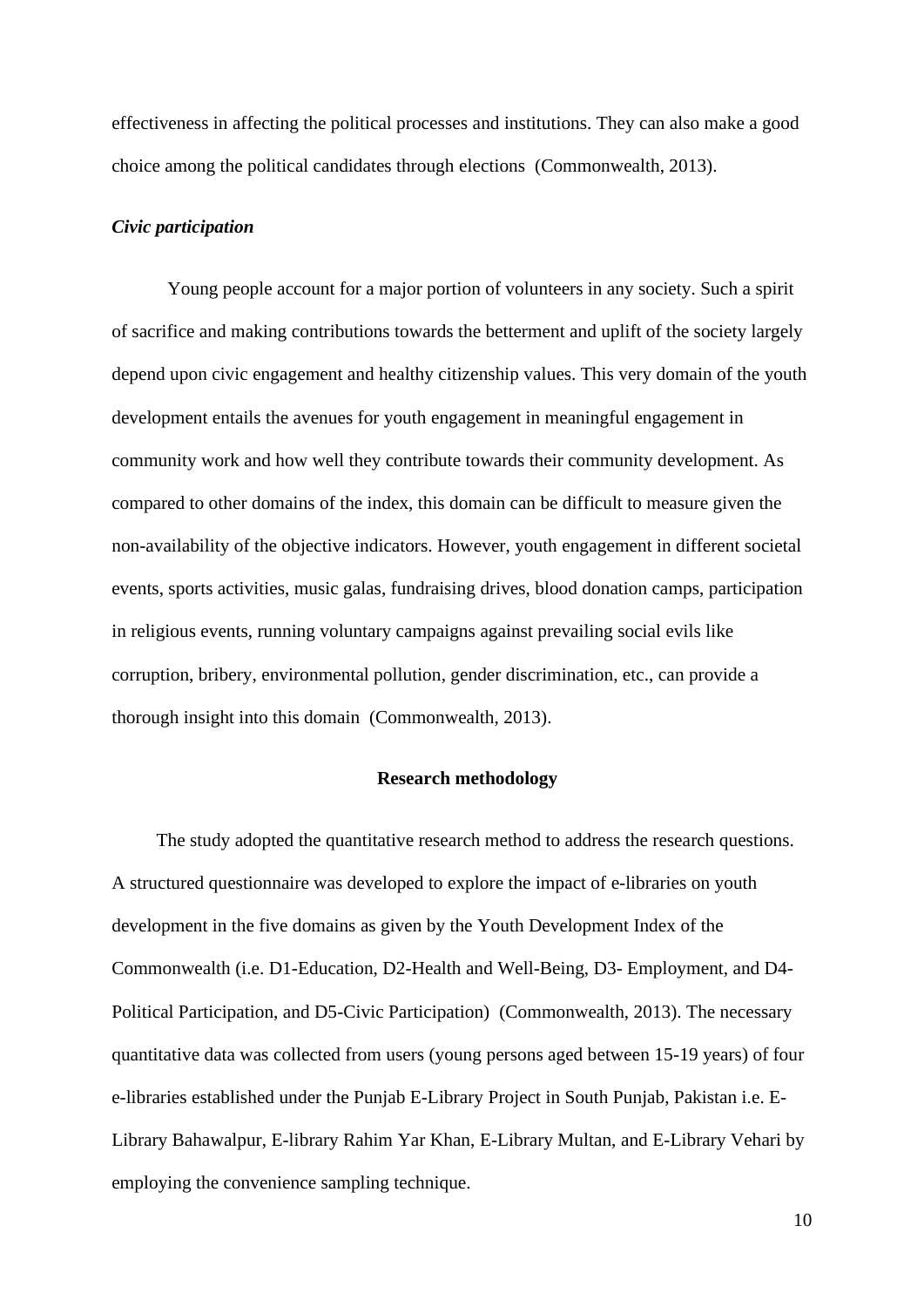#### **Data analysis**

The data collected through the questionnaire has been analyzed by using IBM-SPSS, Statistics, Version 21. The descriptive-statistics (i.e. means, frequencies, percentages, andstandard deviation values) have been used to analyze and describe the data. The data are analyzed and presented under the following sections.

#### **Response rate**

Out of 400 respondents who were delivered the questionnaires, 301 respondents filled and returned the questionnaire with a response rate of around 75%. Amongst these 301 respondents, the majority of the respondents 92 (30.5%) belonged to e-library Vehari, 81 (27.0%) to e-library Bahawalpur, 70 (23.2%) to e-library Multan and 58 (19.3%) to e-library Rahim Yar Khan (Table 1).

| Name of e-library         | <b>Frequency</b> | Percentage |
|---------------------------|------------------|------------|
| E- Library Vehari         | 92               | 30.5       |
| E- Library Bhawalpur      | 81               | 27.0       |
| E- Library Multan         | 70               | 23.2       |
| E- Library Rahim Yar Khan | 58               | 19.3       |
| <b>Total</b>              | 301              | 100.0      |

Table 1: Response rate  $(N = 301)$ 

#### **Profile of the respondents**

Among 301 respondents, 221 (73.4 %) respondents were male and 80 (26.6%) were female. As far as age groups of the respondents is concerned, the majority of the respondents 182 (60.5%) were between 21-25 years of age, 75 (24.9%) were between 15-20 years of age,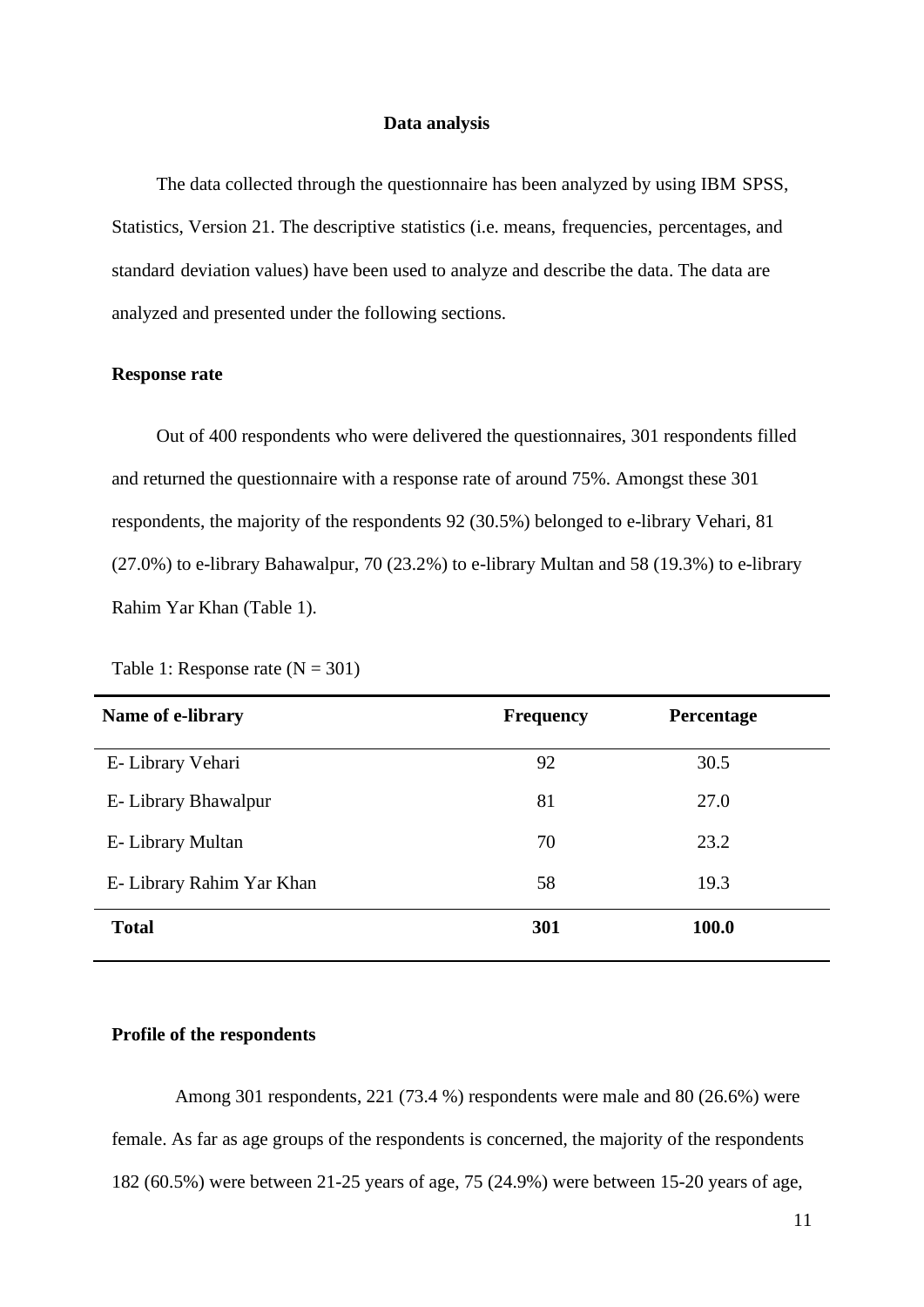and 44 (14.6%) were between 26-29 years of age. Out of 301 respondents, the majority of the respondents 125 (41.5%) were Master's students, 91 (30.2%) were studying at the undergraduate level, 43 (14.3%) at intermediate level, 39 (13.0 %) were M.Phil students and 3 (1.0 %) were Ph.D. students. Amongst 301 respondents, 157 (52.2 %) respondents hailed from rural areas, while 144 (47.8%) were from urban backgrounds (Table 2).

| <b>Variables</b>             | <b>Frequency</b> |      |
|------------------------------|------------------|------|
| <b>Gender</b>                |                  |      |
| Male                         | 221              | 73.4 |
| Female                       | 80               | 26.6 |
| Age group                    |                  |      |
| $21-25$ Years                | 182              | 60.5 |
| 15-20 Years                  | 75               | 24.9 |
| 26-29 Years                  | 44               | 14.6 |
| Level of study               |                  |      |
| Master                       | 125              | 41.5 |
| Undergraduate                | 91               | 30.2 |
| Intermediate                 | 43               | 14.3 |
| <b>MPhil</b>                 | 39               | 13.0 |
| PhD                          | 3                | 1.0  |
| <b>Geographical location</b> |                  |      |
| Rural                        | 157              | 52.2 |
| Urban                        | 144              | 47.8 |

Table 2: Profile of the respondents (N=301)

#### **Impact of e-library on youth development**

 The respondents were asked to give their opinions about impact of the e-library on youth development in the domains of education, health and well-being, employment, political participation and civic participation by using a five-point Likert scale (1=Strongly disagree, 2=Disagree, 3=Undecided, 4=Agree, 5=Strongly agree). The respondents' responses are described under the following headings.

#### *Education*

The respondents were asked a set of four statements to record their responses

regarding the impact of e-library (EL) on youth development in the education domain. Most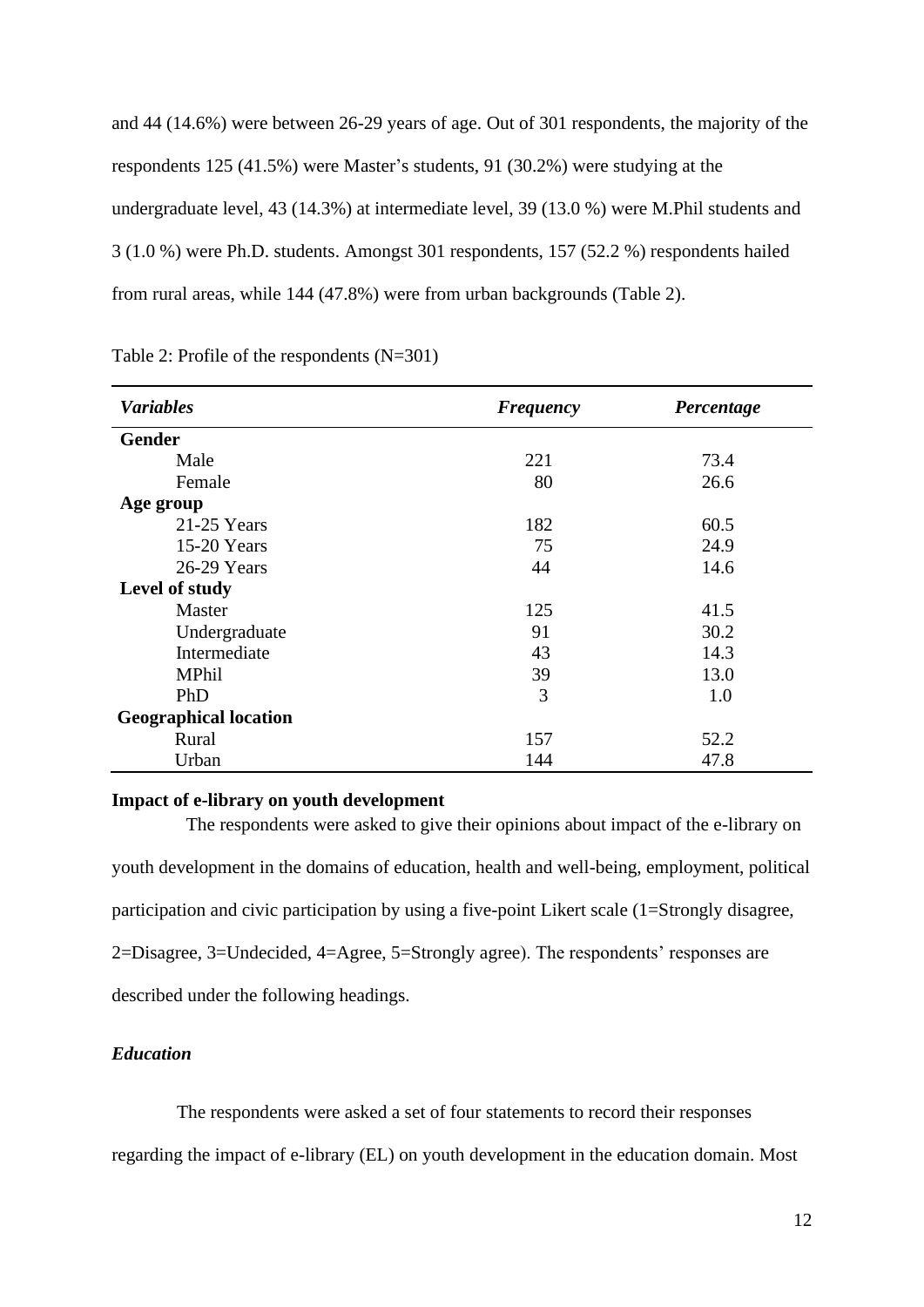of the participants agreed that EL positively affects youth literacy rate (M=3.90, SD=.817). The respondents also agreed that EL encourages modern technology usage among the youth  $(M=3.87, SD=.889)$ , incentivizes the efforts towards a knowledge-based economy  $(M=3.72,$ SD=.902) and enables youth to outperform in their educational and research endeavors (M=3.69, SD=.854) (Table 3).

|  |  |  |  | Table 3: Impact of e-library on youth education |
|--|--|--|--|-------------------------------------------------|
|--|--|--|--|-------------------------------------------------|

| <b>Statements</b>                                         | N   | <b>Mean</b> | <b>SD</b> |
|-----------------------------------------------------------|-----|-------------|-----------|
| EL positively affects youth literacy rate                 | 301 | 3.90        | .817      |
| EL encourages modern technology usage among the youth 301 |     | 3.87        | .889      |
| EL incentivizes the efforts towards a                     | 301 | 3.72        | .902      |
| Knowledge-based economy                                   |     |             |           |
| EL enables youth to outperform in their educational       | 301 | 3.69        | .854      |
| and research endeavors                                    |     |             |           |

T-test was performed to determine the difference between the viewpoints of male and female participants about the impact of EL on youth development in the domain of education. No significant difference between the viewpoints of male and female participants was found about the impact of e-library on youth development in the education domain with the significant value of 0.967 (Table 4).

Table 4: Result of t-test regarding respondents' opinions about impact of e-library on youth development in the education domain with respect to gender

| <b>Statement</b>          | N   | Gender | <b>Mean</b> | Т       | Sig. |
|---------------------------|-----|--------|-------------|---------|------|
| Impact of EL on education | 221 | Male   | 3.80        |         |      |
|                           |     |        |             | $-.042$ | .967 |
|                           | 80  | Female | 3.80        |         |      |

 To determine the difference of opinions between the participants of rural and urban areas about the impact of EL on the educational domain of youth development, a T-test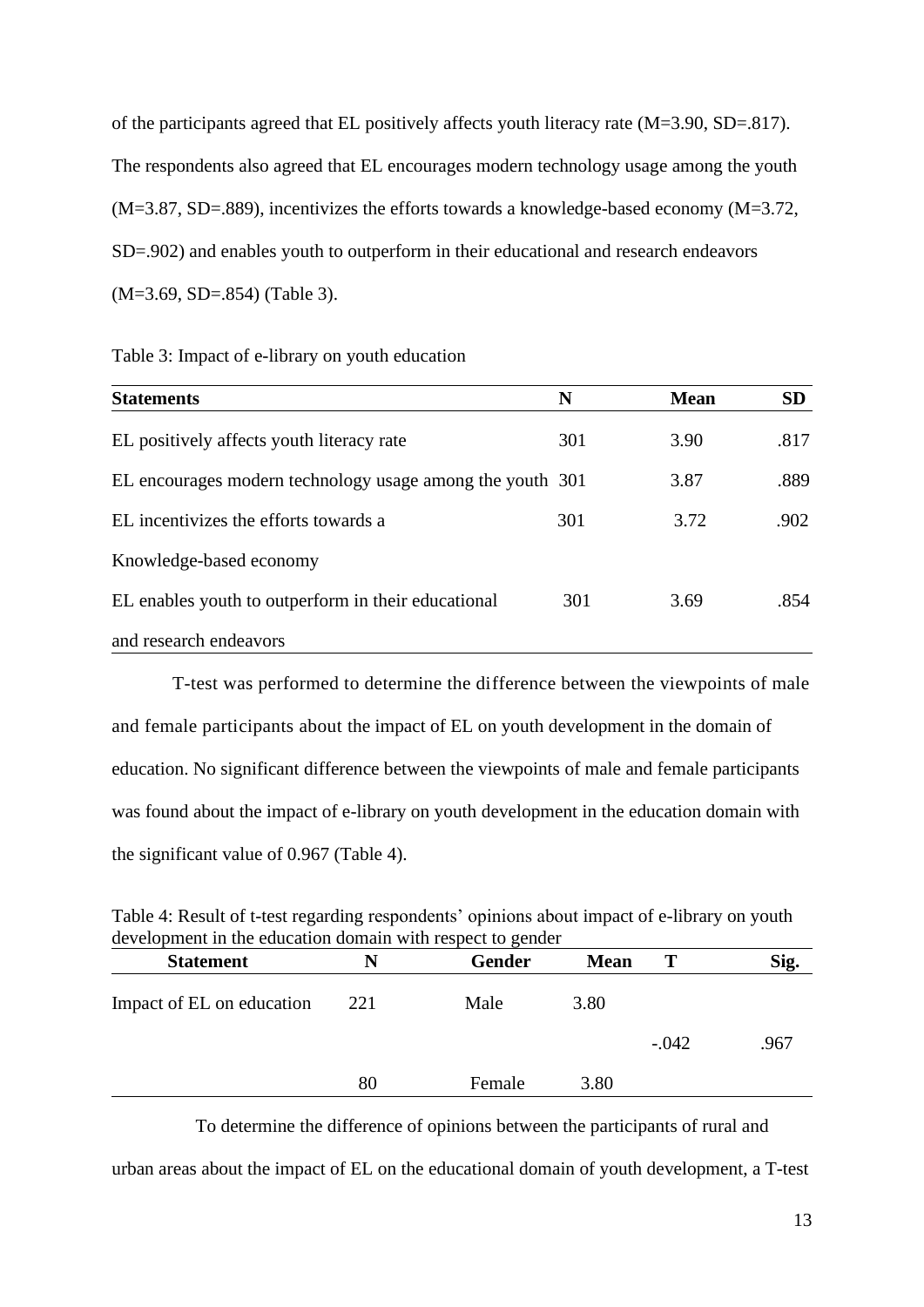was performed. The result of the t-test underscores that there is a statistically significant difference between the opinions of participants hailing from rural and urban areas regarding the impact of EL on the youth education with the significant value of .002 (Table 5).

Table 5: Result of t-test regarding respondents' opinions about impact of e-library on youth development in the education domain with respect to area

| N                             | <b>Area</b> | <b>Mean</b> | Т     | Sig. |
|-------------------------------|-------------|-------------|-------|------|
| Impact of EL on education 157 | Rural       | 3.91        |       |      |
|                               |             |             | 3.111 | .002 |
| 144                           | Urban       | 3.67        |       |      |
|                               |             |             |       |      |

#### *Health and well-being*

The study respondents were asked a set of four statements to record their responses regarding the impact of EL on youth development in the health and well-being domain. Most of the respondents agreed that EL helps youth to adopt a moderate lifestyle (M=4.03, SD=.820). The respondents agreed that EL promotes reading habits among youth (M=3.95, SD=.835), makes youth aware about the hazardous effects of social ills like corruption, tobacco usage, etc. (M=3.91, SD=.936), and inculcates ethical behavior among youth (M=3.90, SD=.881) (Table 6).

| Table 6: Impact of e-library on youth health and well-being |  |  |  |
|-------------------------------------------------------------|--|--|--|
|-------------------------------------------------------------|--|--|--|

| <b>Statements</b>                                                                                    | N   | <b>Mean</b> | <b>SD</b> |
|------------------------------------------------------------------------------------------------------|-----|-------------|-----------|
| EL helps youth to adopt a moderate lifestyle                                                         | 301 | 4.03        | .820      |
| EL promotes reading habits among youth                                                               | 301 | 3.95        | .835      |
| EL makes youth aware of the hazardous effects of<br>social ills like corruption, tobacco usage, etc. | 301 | 3.91        | .936      |
| EL inculcates ethical behavior among youth                                                           | 301 | 3.90        | .881      |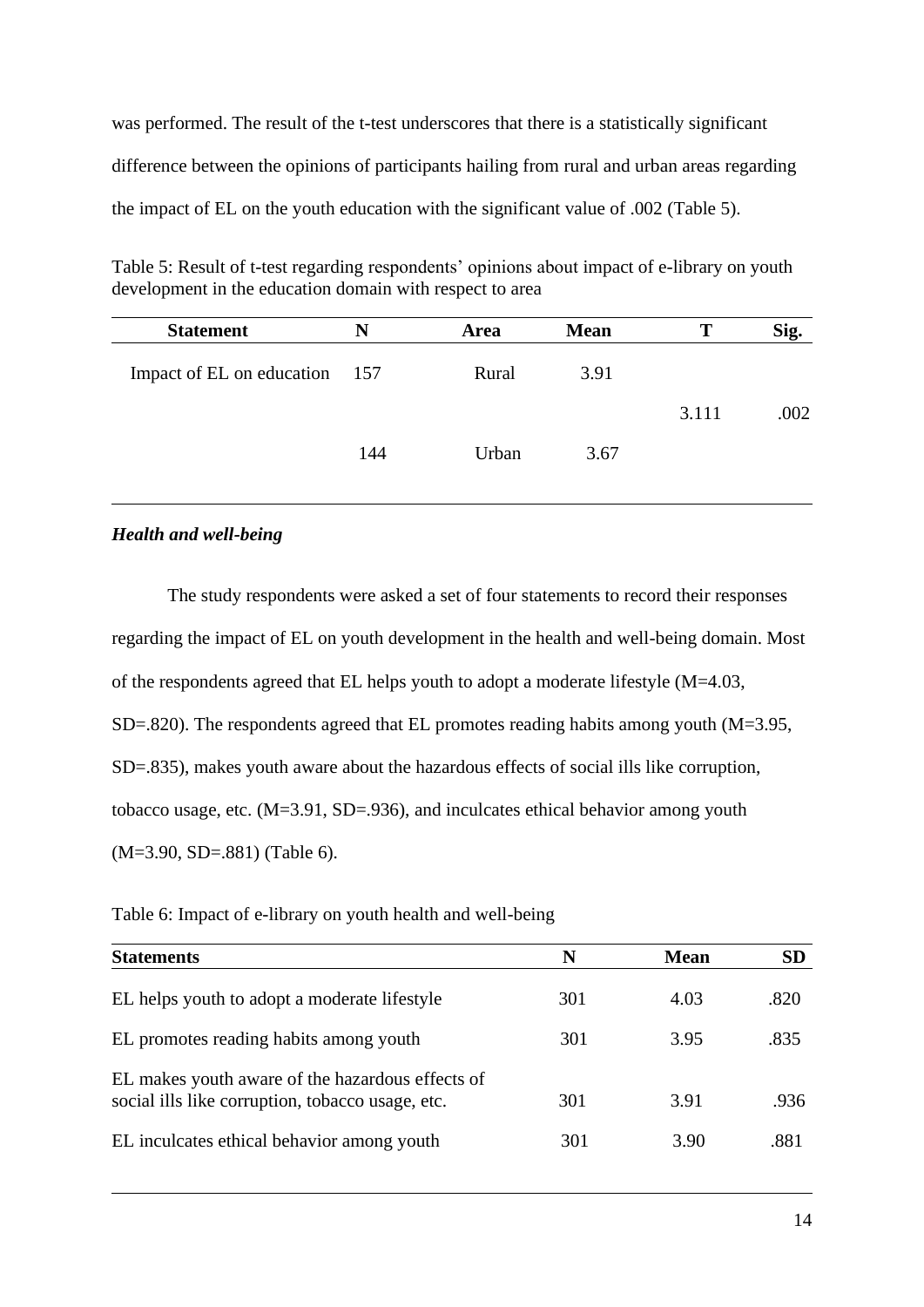T test was performed to determine difference between the opinions of male and female participants about the impact of EL on youth development in the health and wellbeing domain. There was no significant difference between the opinions of male and female participants regarding the impact of EL on youth development in the health and well-being domain with the significant value of .334 (Table 7).

Table 7: Result of t-test regarding respondents' opinions about impact of e-library on youth development in the health and well-being domain with respect to gender

| <b>Statement</b>                        | N  | <b>Gender</b> | <b>Mean</b> | T       | Sig. |
|-----------------------------------------|----|---------------|-------------|---------|------|
| Impact of EL on health & well-being 221 |    | Male          | 3.97        |         |      |
|                                         |    |               |             | $-.970$ | .334 |
|                                         | 80 | Female        | 3.89        |         |      |

T-test was performed to determine difference between the opinions of participants belonging to rural and urban areas about the impact of EL on youth development in the health and well-being domain. There is a statistically significant difference between the viewpoints of the participants hailing from rural and urban regarding the impact of EL on youth development in the health and well-being domain as the value of p is .033, which is less than the significant value of .05 (Table 8).

Table 8: Result of t-test regarding respondents' opinions about impact of e-library on youth development in the health and well-being domain with respect to area

| <b>Statement</b>                       | N   | Area  | <b>Mean</b> |       | Sig. |
|----------------------------------------|-----|-------|-------------|-------|------|
| Impact of EL health $&$ well-being 157 |     | Rural | 4.03        |       |      |
|                                        |     |       |             | 2.937 | .033 |
|                                        | 144 | Urban | 3.86        |       |      |
|                                        |     |       |             |       |      |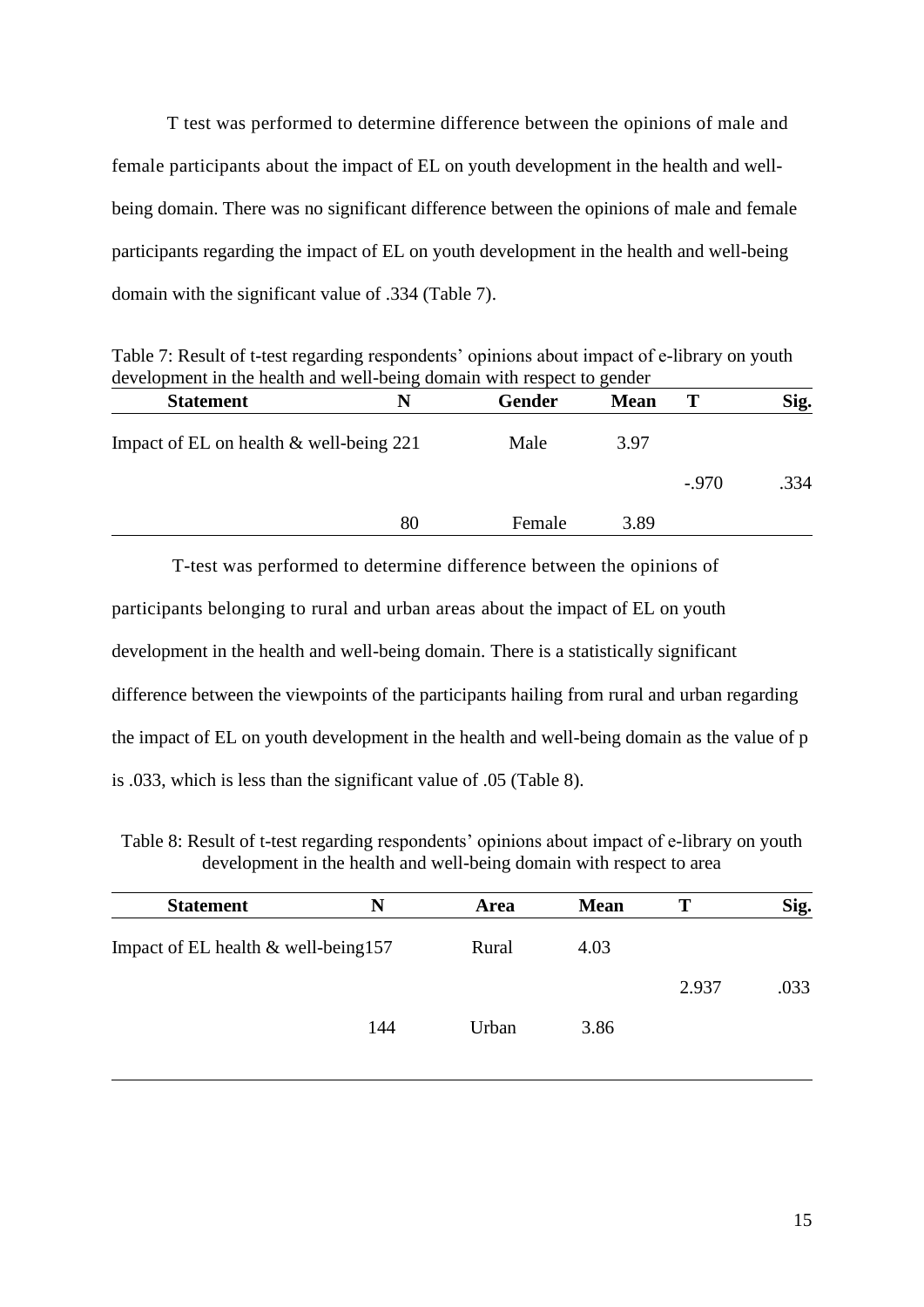#### *Employment*

 The respondents were asked a set of four statements to record their responses about the impact of EL on youth development in the employment domain. The majority of the respondents agreed that EL builds youth's capacity for future professional challenges (M=3.72, SD=.869). The participants also agreed that EL equips young people with the requisite skills to get a gainful employment (M=3.70, SD=.901), opens new job avenues for youth like freelancing (M=3.67, SD=.987), and assists youth to learn modern tools and techniques necessary for the job market  $(M=3.63, SD=1.064)$  (Table 9).

| <b>Statements</b>                                             | N   | <b>Mean</b> | <b>SD</b> |
|---------------------------------------------------------------|-----|-------------|-----------|
| EL builds youth's capacity for future professional challenges | 301 | 3.72        | .869      |
| EL equips young people with the requisite skills to get a     | 301 | 3.70        | .901      |
| gainful employment                                            |     |             |           |
| EL opens new job avenues for youth like freelancing           | 301 | 3.67        | .987      |
| EL assists youth to learn modern tools and techniques         | 301 | 3.63        | 1.064     |
| necessary for the job market                                  |     |             |           |

Table 9: Impact of e-library on youth employment

T-test was performed to determine the difference between the opinions of male and female participants about the impact of EL on youth development in the employment domain. In this regard, no significant difference between the opinions of male and female participants was found with the significant value of .479 (Table 10).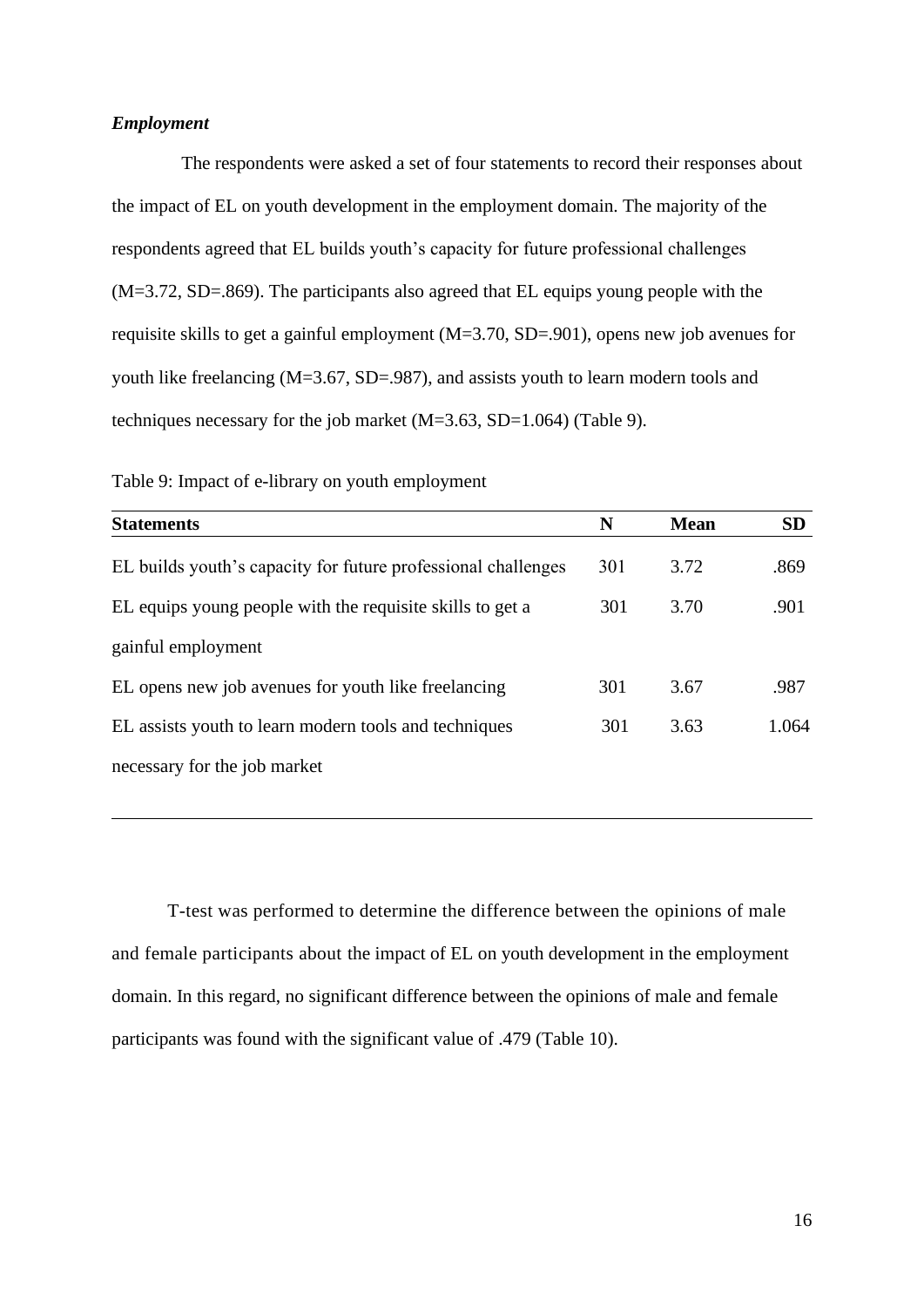Table 10: Result of t-test regarding respondents' opinions about impact of e-library on youth development in the employment domain with respect to gender

| <b>Statement</b>           | N   | <b>Gender</b> | <b>Mean</b> | Т    | Sig. |
|----------------------------|-----|---------------|-------------|------|------|
| Impact of EL on employment | 221 | Male          | 3.70        |      |      |
|                            |     |               |             | .709 | .479 |
|                            | 80  | Female        | 3.63        |      |      |

T-test was performed to determine the difference between the viewpoints of the participants hailing from rural and urban areas about the impact of EL on youth development in the employment domain. There is a statistically significant difference in the opinions of the respondents from rural and urban areas as the value of p is .001, which is less than the significant value of .05. (Table 11).

Table 11: Result of t-test regarding respondents' opinions about impact of e-library on youth development in the employment domain with respect to area

| <b>Statement</b>               | N   | Area  | <b>Mean</b> | т     | Sig. |
|--------------------------------|-----|-------|-------------|-------|------|
| Impact of EL on employment 157 |     | Rural | 3.84        |       |      |
|                                |     |       |             | 3.596 | .001 |
|                                | 144 | Urban | 3.51        |       |      |
|                                |     |       |             |       |      |

#### *Political participation*

The respondents were asked a set of four statements to record their opinions about their level of agreement with the impact of EL on youth development in the political participation domain. Most of the respondents agreed that EL promotes democratic values among youth (M=3.81, SD=.929). The respondents also agreed that the EL enables youth to have a say in decisions affecting their lives (M=3.76, SD=.853), empowers youth with political knowledge and awareness (M=3.71, SD=.847), and encourages youth participation in political dialogue (M=3.67, SD=.903) (Table 12).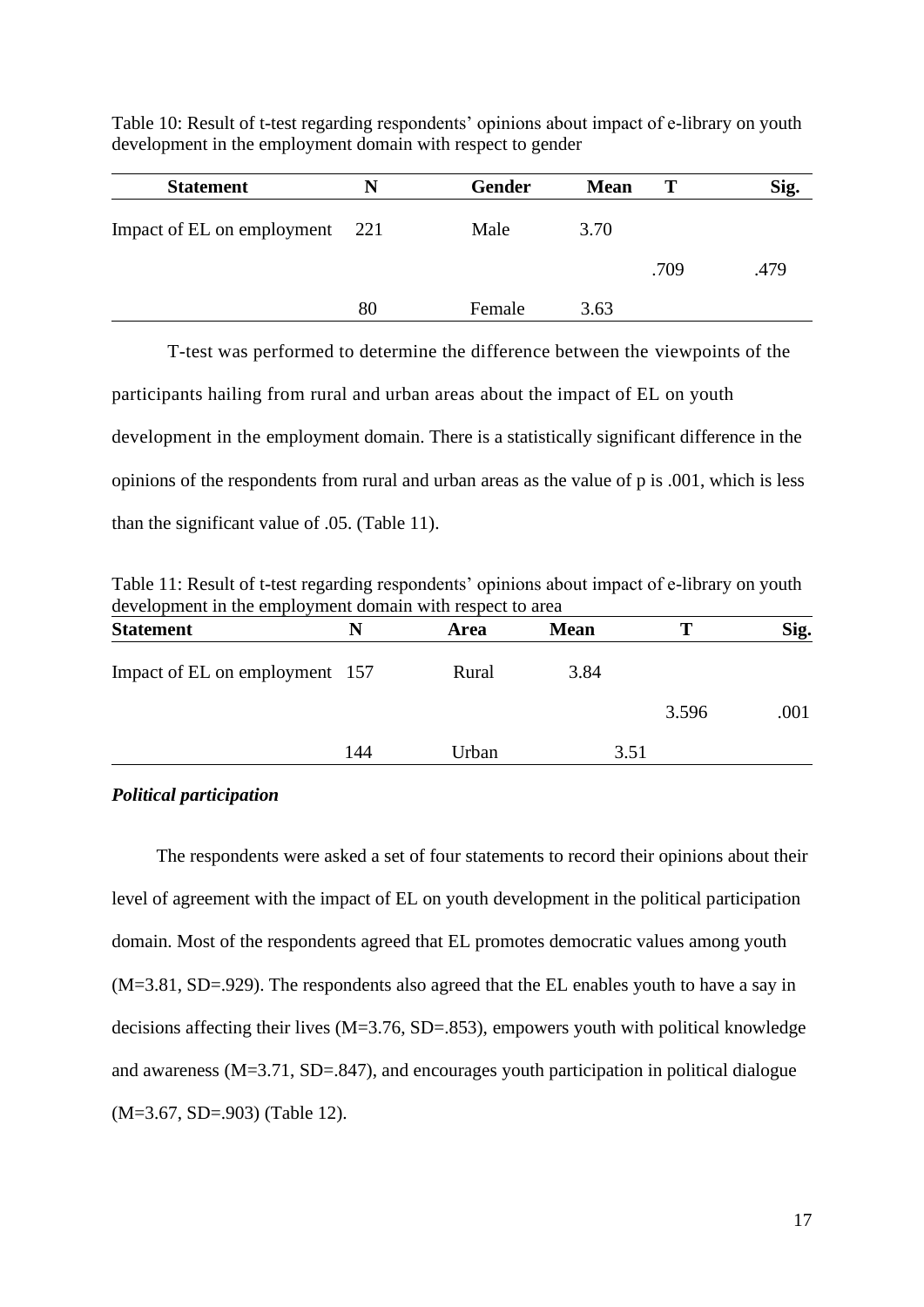Table 12: Impact e-library on youth political participation

| <b>Statements</b>                                           | N   | <b>Mean</b> | <b>SD</b> |
|-------------------------------------------------------------|-----|-------------|-----------|
| EL promotes democratic values among youth                   | 301 | 3.81        | .929      |
| EL enables youth to have a say in decisions                 |     |             |           |
| affecting their lives                                       | 301 | 3.76        | .853      |
| EL empowers youth with political knowledge<br>and awareness | 301 | 3.71        | .847      |
| EL encourages youth participation in political dialogue     | 301 | 3.67        | .903      |

T-test was performed to determine the difference between opinions of male and female participants regarding the impact of EL on youth development in the political participation domain. In this regard, no significant difference in views of male and female participants was found with the significant value of .506 (Table 13).

Table 13: Result of t-test regarding respondents' opinions about impact of e-library on youth development in the political participation domain with respect to gender

| <b>Statement</b>                            | N  | Gender | <b>Mean</b> |      | Sig. |
|---------------------------------------------|----|--------|-------------|------|------|
| Impact of EL on political participation 221 |    | Male   | 3.76        |      |      |
|                                             |    |        |             | .667 | .506 |
|                                             | 80 | Female | 3.69        |      |      |

T-test was also performed to determine the difference between the opinions of participants from rural and urban areas about the impact of EL on youth development in the political participation domain. No significant difference between the opinions of participants belonging to rural and urban areas was found in this regard, with the significant value of 0.83 (Table 14).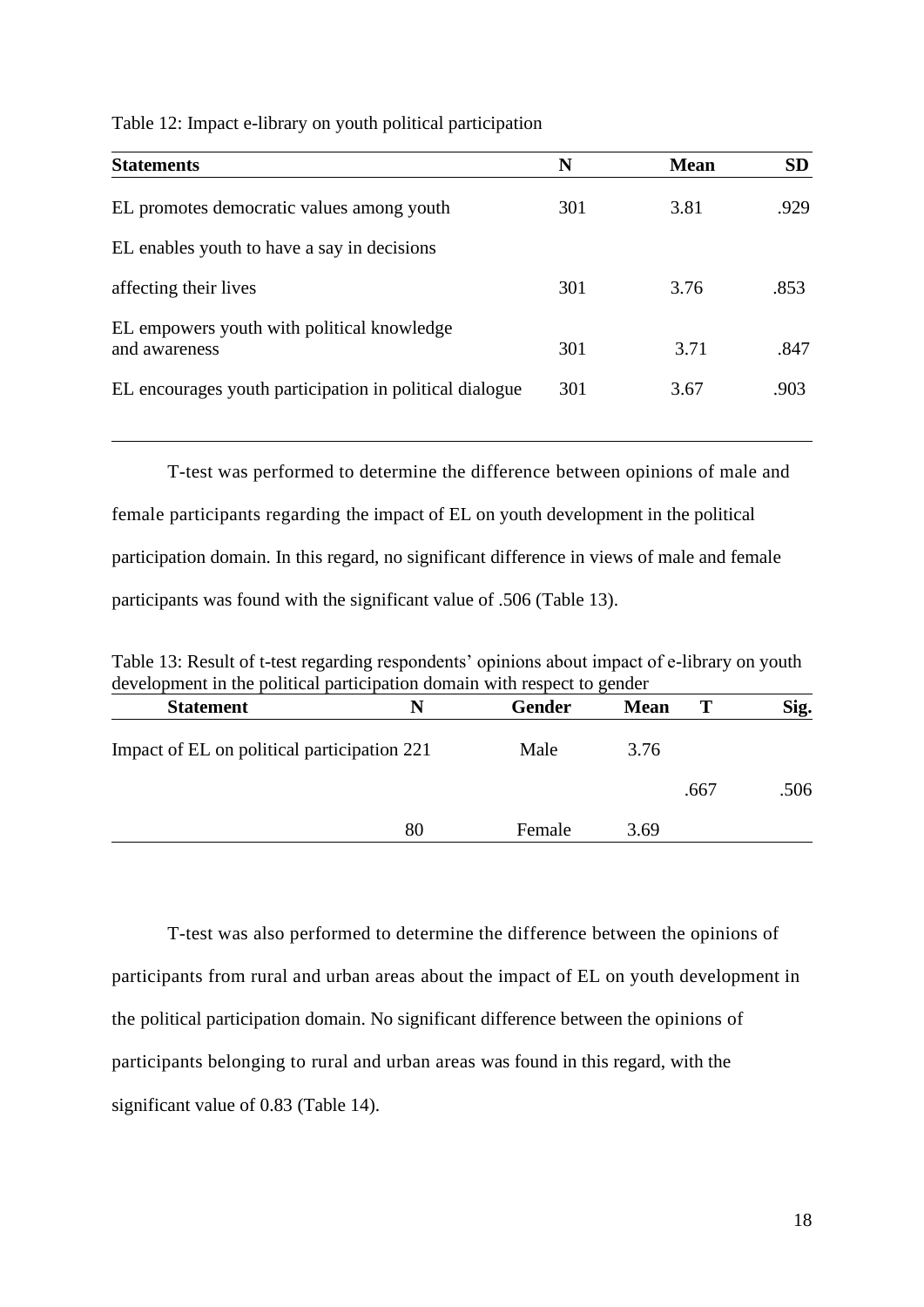| <b>Statement</b>                            | N   | Area  | <b>Mean</b> | Т     | Sig. |
|---------------------------------------------|-----|-------|-------------|-------|------|
| Impact of EL on political participation 157 |     | Rural | 3.80        |       |      |
|                                             |     |       |             | 1.739 | 0.83 |
|                                             | 144 | Urban | 3.67        |       |      |

Table 14: Result of t-test regarding respondents' opinions about impact of e-library on youth development in the political participation domain with respect to area

#### *Civic participation*

The respondents were asked a set of four statements to record their responses about their level of agreement with the impact of EL on youth development in the civic participation domain. Most of the respondents agreed that EL promotes volunteer spirit among the youth (M=3.77, SD=.877). The respondents also agreed that EL nourishes a culture of tolerance and respect for diversity (M=3.77, SD=.864), creates a civic sense among youth to positively contribute towards the society (M=3.68, SD=.843), provides youth with equal development opportunities (M=3.66, SD=.879) (Table 15).

| <b>Statements</b>                                             | N   | <b>Mean</b> | <b>SD</b> |
|---------------------------------------------------------------|-----|-------------|-----------|
| EL promotes volunteer spirit among the youth                  | 301 | 3.77        | .877      |
| EL nourishes a culture of tolerance and respect for diversity | 301 | 3.77        | .864      |
| EL creates a civic sense among youth to positively contribute | 301 | 3.68        | .843      |
| toward the society                                            |     |             |           |
| EL provides youth with equal development                      | 301 | 3.66        | .879      |

Table 15: Impact of e-library on youth civic participation

 T-test was performed to determine the difference between the responses of male and female participants about the impact of EL on youth development in the civic participation domain. No significant difference between the opinions of male and female participants was found in this regard with the significant value of 0.678 (Table 16).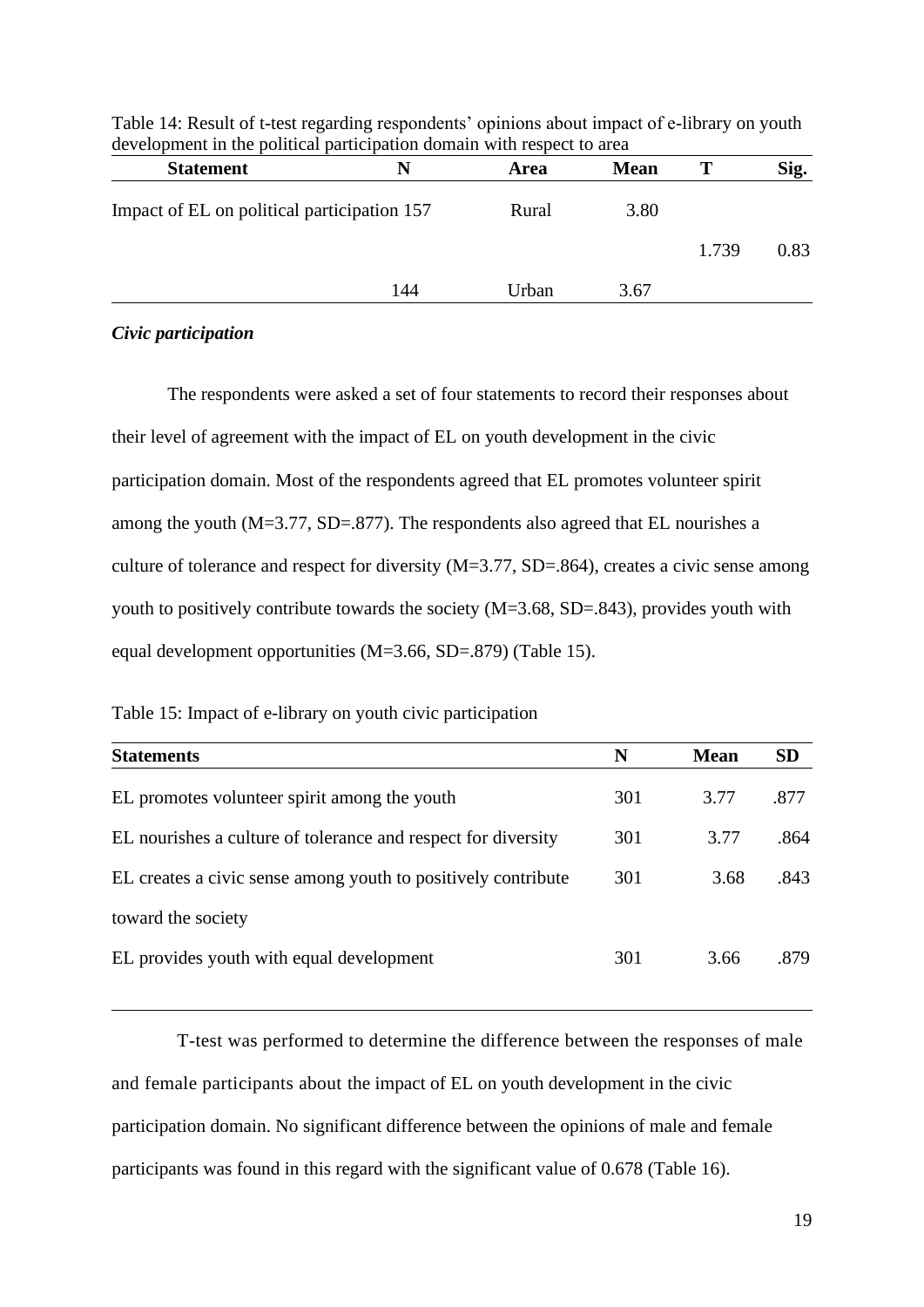| <b>Statement</b>                        |    | <b>Gender</b> | <b>Mean</b> |        | Sig. |
|-----------------------------------------|----|---------------|-------------|--------|------|
| Impact of EL on civic participation 221 |    | Male          | 3.71        |        |      |
|                                         |    |               |             | $-416$ | .678 |
|                                         | 80 | Female        | 3.75        |        |      |

Table 16: Result of t-test regarding respondents' opinions about impact of e-library on youth development in the civic participation domain with respect to gender

T-test was also performed to determine the difference between the viewpoints of participants from rural and urban areas about the impact of EL on youth development in the civic participation domain. There is a statistically significant difference between the opinions of participants hailing from rural and urban areas in this regard, as the value of p is .007 which is less than the significant value of .05 (Table 17).

Table 17: Result of t-test regarding respondents' opinions about impact of e-library on youth development in the civic participation domain with respect to area

| <b>Statement</b>                    | N   | Area  | <b>Mean</b> | Т     | Sig. |
|-------------------------------------|-----|-------|-------------|-------|------|
| Impact of EL on civic participation | 157 | Rural | 3.82        |       |      |
|                                     |     |       |             | 2.696 | .007 |
|                                     | 144 | Urban | 3.61        |       |      |

#### **Findings of the study**

 The major findings of the study with relation to the research questions are described as follows:

## *R.Q1. Do e-libraries have an impact on youth development in the domains of education, health and well-being, employment, political participation and civic participation?*

 The findings of the study reveal that e-libraries have a significant impact on youth development in all the five domains, i.e. education, health and well-being, employment, political participation, civic participation as the respondents showed their agreement with all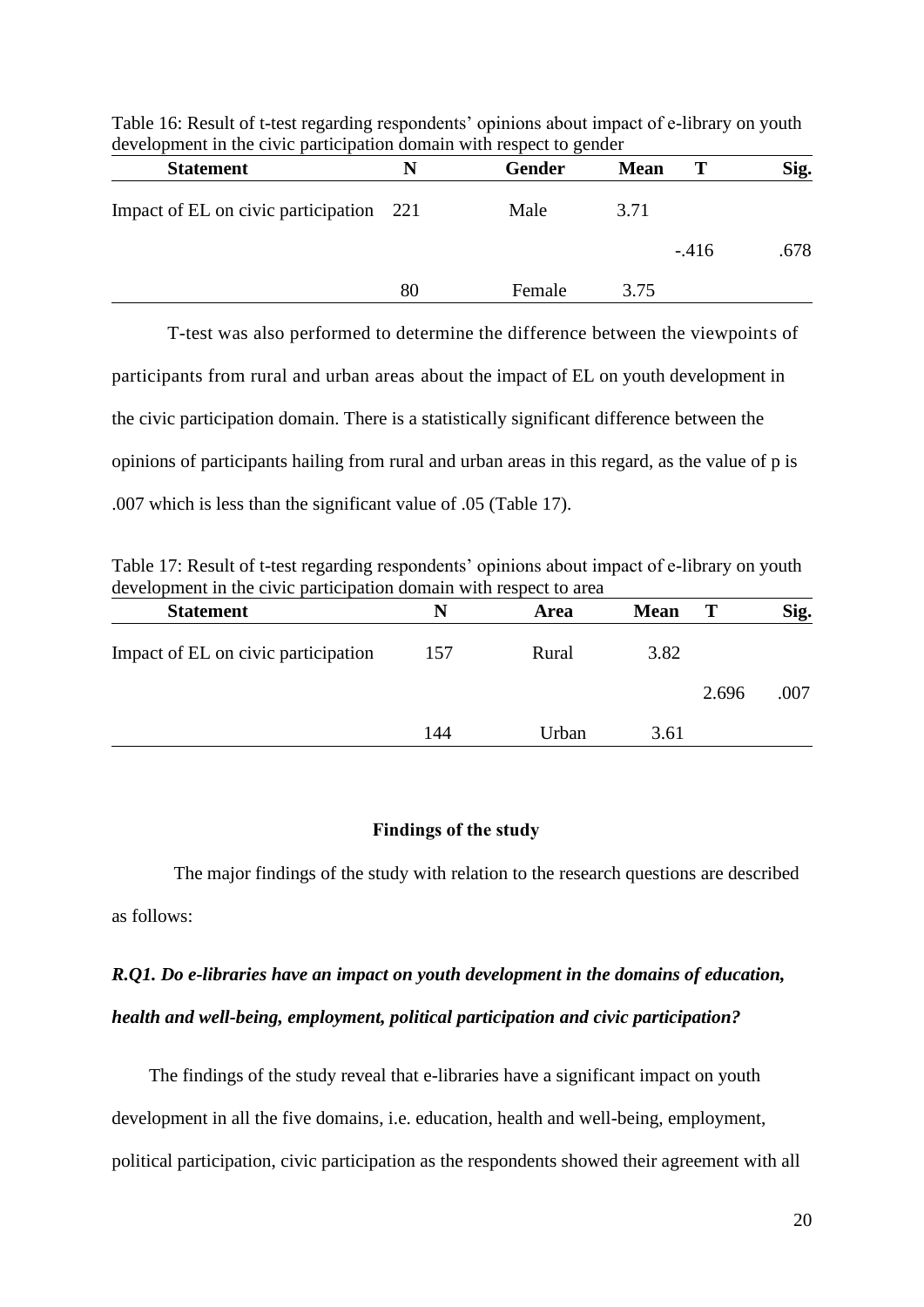the statements relating to the impact of e-libraries on youth development in the above mentioned five domains.

# *R.Q2. Is there a difference in the respondents' opinions about impact of e-libraries on youth development in the domains of education, health and well-being, employment, political participation, civic participation with respect to their gender and geographical background (i.e. rural, urban)?*

The results of the study show that there was no significant difference between the opinions of male and female participants regarding the impact of e-libraries on youth development in all the five domains, i.e. education, health and well-being, employment, political participation, and civic participation. Whereas, a significant difference between the viewpoints of participants hailing from rural and urban backgrounds about the impact of e-libraries on youth development in four domains i.e. education, health and well-being, employment, and civic participation was found.

#### **Discussion**

 The findings suggest that e-libraries have a significant positive impact on youth development as it was agreed and informed by the majority of the respondents. All the respondents acknowledged the multidimensionality of the e-libraries on holistic uplift and advancement of youth capabilities in all three aspects of human life i.e. social, economic, and political. The respondents agreed that e-libraries bring positive results with regard to five domains of the youth development index that have been used as a proxy to gauge the youth opinions about the impact of e-libraries on youth development.

The results show that the respondents agreed that the educational advancement is very much dependent on the effective e-library services that prepare the youth to make headway in this domain while preparing them to take on future challenges through the latest techniques

21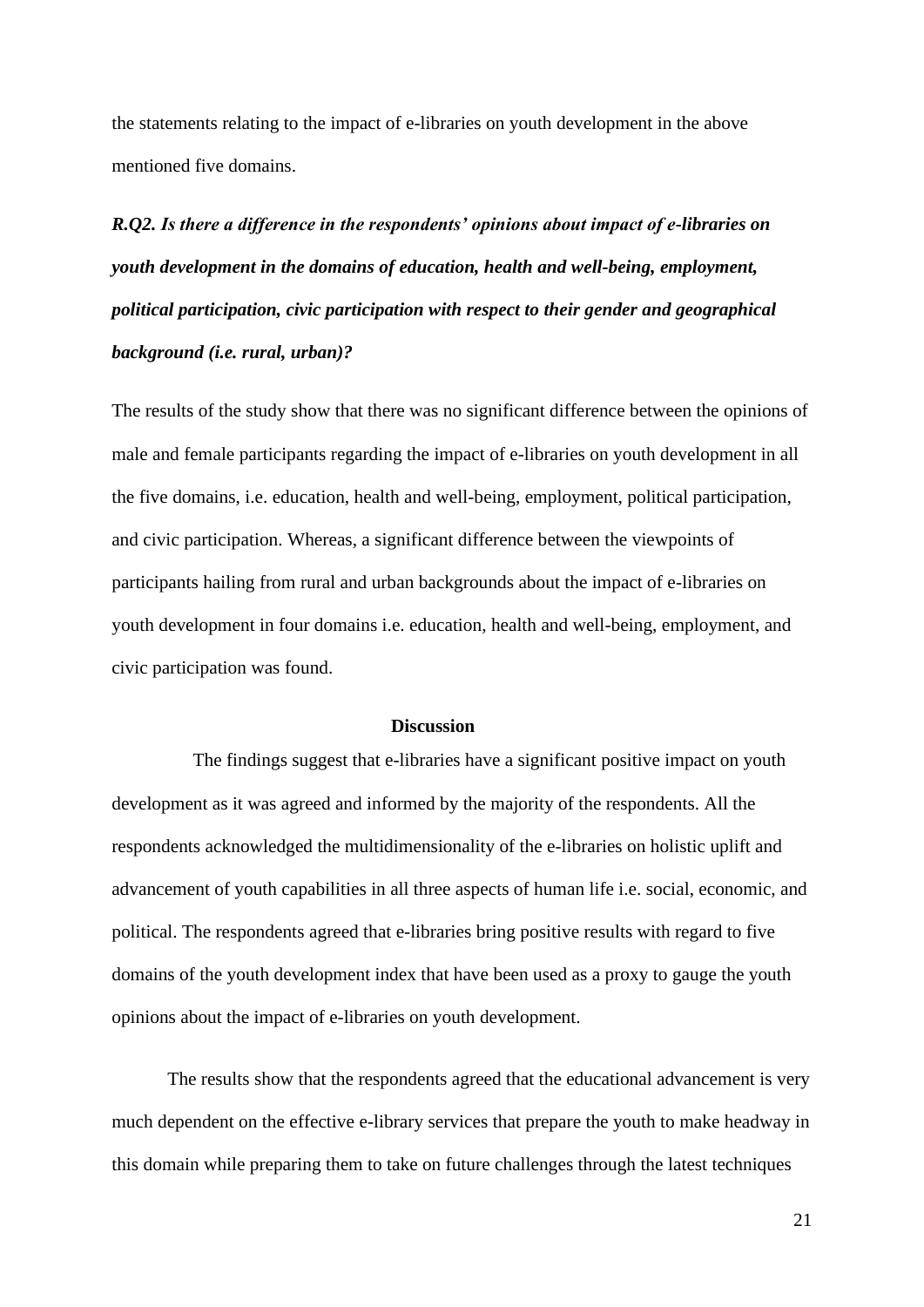and scientific knowledge. Further, the positive health effects can also be attributed to the elibrary services because such set-ups provide an effective platform for youth to develop reading habits and spend their leisure time in productive activities rather than indulging in different social ills. Hence, it plays a significant role in promoting healthy behaviors among youth and advancing their well-being. Furthermore, e-libraries equip youth with such skills that help them to tackle the personal and professional challenges in their future lives. It also builds their capacity to make better decisions and informed opinions about different happenings surrounding their lives. However, a small portion of the respondents did not agree with this stance. Being the largest part of the country's population, youth has a significant impact on a nation's political life. The majority of the respondents viewed that e-library helps create a political understanding and awareness among its beneficiaries that would translate into well-informed leaders of tomorrow. The youth would participate in different political processes and decision-making forums when they have the requisite knowledge of political systems and processes which can be acquired using e-library resources. Likewise, there are positive indications that they can play a productive role in community services and overall nation-building. Several activities like awareness sessions and seminars on different social and ethical issues may inculcate a spirit of civic engagement amongst young people that would enhance their participation, volunteerism and help them become responsible citizens of the state. In sum, the results reveal that the e-libraries serve as the cornerstone towards positive youth development that in turn can yield positive youth contribution towards socioeconomic and political advancement of the country**.**

#### **Conclusion**

 The study adopted the quantitative research method to address the research questions. A questionnaire was developed by using the Youth Development Index of the Commonwealth

22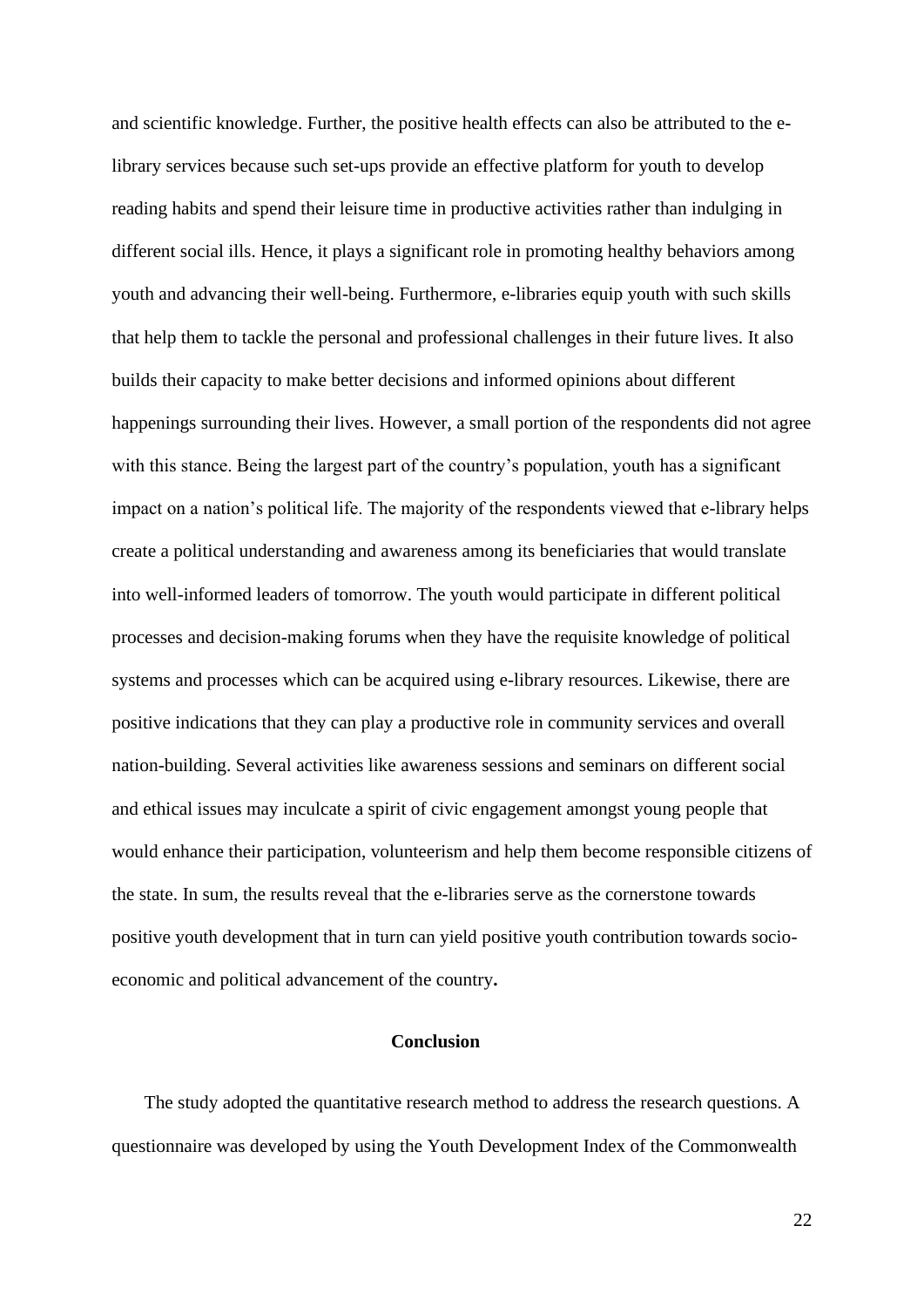(Commonwealth, 2013) in order to explore the impact of e-libraries on youth development. The necessary quantitative data was collected from users (young persons aged between 15-19 years) of four e-libraries in Punjab, Pakistan. The findings suggest that the e-libraries had a significant positive impact on youth development as it was agreed and informed by the majority of the respondents. The respondents agreed that e-libraries bring positive results concerning the five domains of the Youth Development Index. It was also reflected that educational advancement is very much dependent on the effective e-library services that prepare the youth to make headway in this domain. It also builds their capacity to make better decisions and informed opinions about different happenings surrounding their lives. Several activities like awareness sessions and seminars on social issues may inculcate a spirit of civic engagement amongst young people that would enhance their participation, volunteerism and help them become responsible citizens of the state. Overall, the respondents viewed that elibraries help create a political understanding, social responsiveness, and awareness among its beneficiaries that would translate into well-informed leaders of tomorrow. In sum, e-libraries serve as the cornerstone towards positive youth development that in turn can yield positive youth contribution towards socio-economic and political advancement of the country provided that such projects may be implemented with true letter and spirit following a wellthought-out sustainability path. The findings of the study have implications for the government authorities, the e-library administration and library professionals in justifying resources, identifying users' needs with special reference to the youth, and improving resources and services in the e-libraries.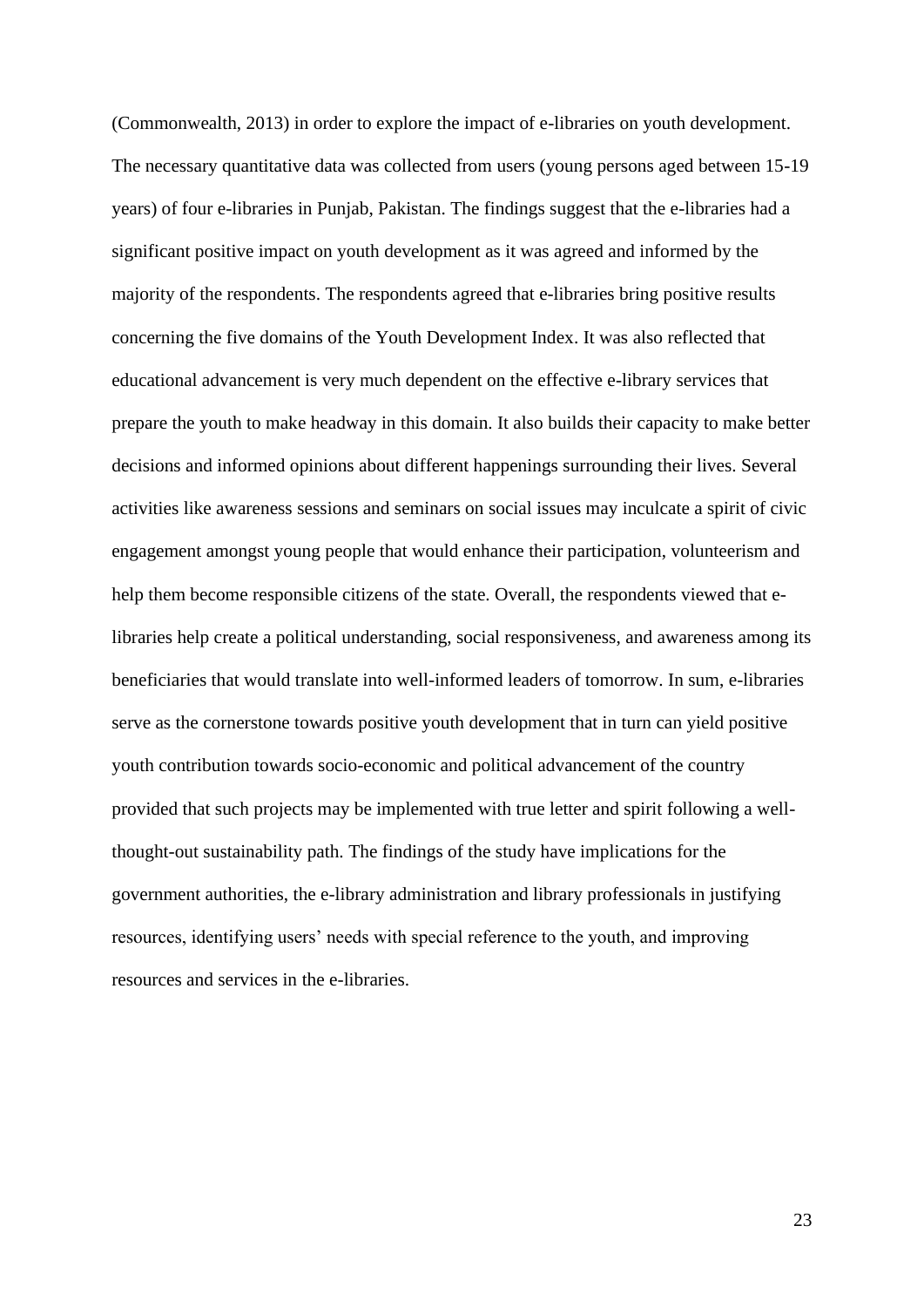#### **Recommendations**

Based on the findings and conclusion of the study, the following recommendations are made:

- 1. The Government of Punjab should recruit trained and experienced library and information science professionals on competitive salary packages. Their job should be to teach library users how to use e-library resources and services effectively. The library staff should co-operate with the users in accessing electronic resources and services in an efficient and friendly manner.
- 2. The capacity building of the library staff should be followed rigorously. It should be a permanent feature of any e-library. The libraries must arrange regular training workshops and refresher courses relevant to e-libraries for the staff in order to equip them with necessary skills to handle the e-libraries.
- 3. There must be a continuous effort to expand the electronic information resources, and sitting spaces in the library for finding information from electronic resources. Moreover, information resources should be timely advanced, and progressive according to the requirements of the users.
- 4. High-speed computer systems and the Internet should be available in computer labs of the e-libraries to facilitate the young people in their endeavors.
- 5. E-libraries should organize advanced information literacy programs to create awareness among the youth, (especially among females as their ratio is very low regarding usage of e-libraries) about the importance of resources and services of elibraries. For that purpose, e-libraries should go for building partnerships and sign MoUs with educational institutions and community-based organizations.
- 6. The libraries should arrange such activities (seminars, workshops, awareness sessions) relating to all the five domains, i.e. education, health and well-being,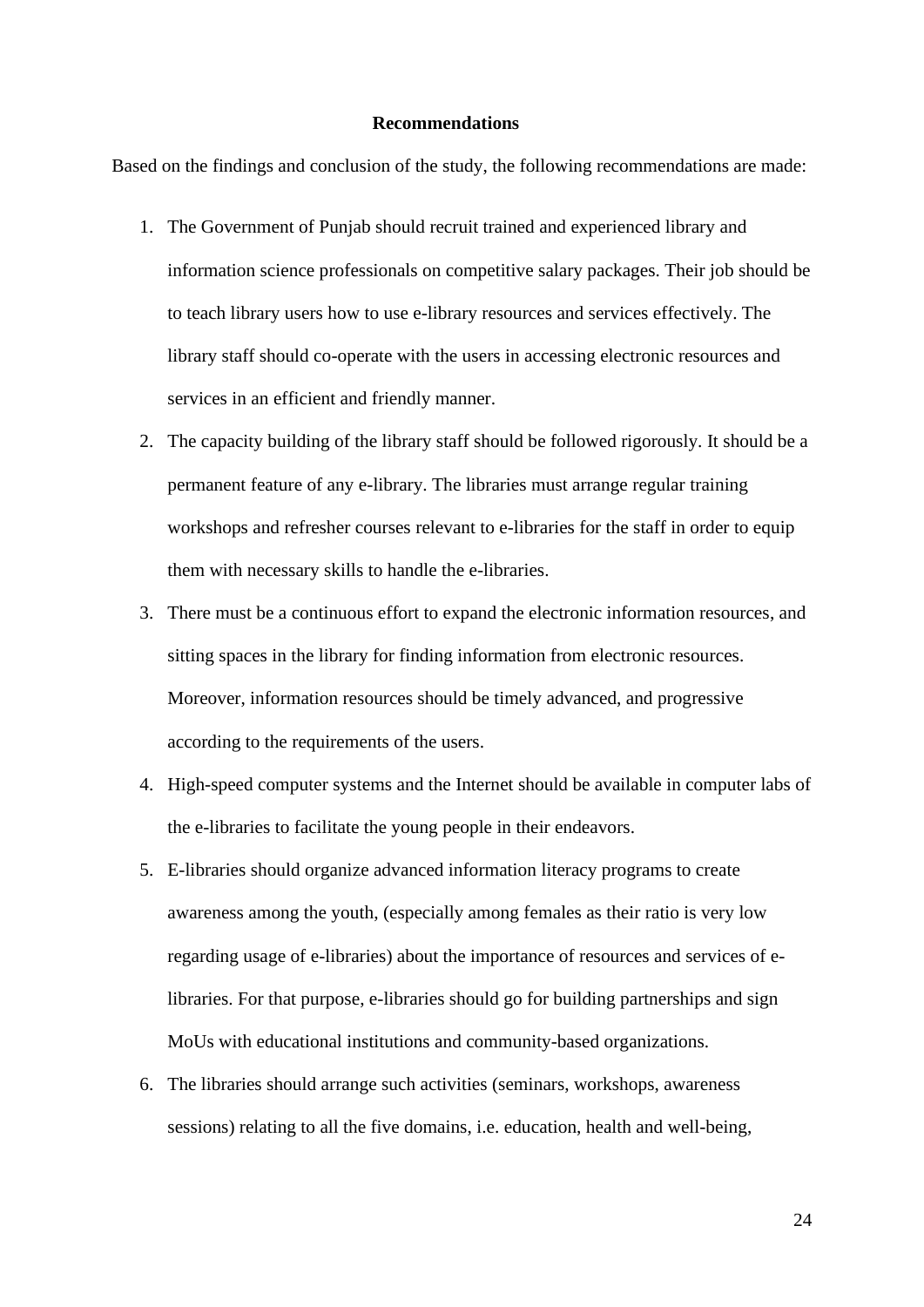employment, political participation, and civic participation of Youth Development Index for the young users that contribute to their development.

#### **Delimitation of the study**

The study respondents comprise young users (aged between 15-29 years) of four e-libraries developed under the PELP in South Punjab, Pakistan i.e. E-Library Bahawalpur, E-Library Rahim Yar Khan, E-Library Multan, and E-Library Vehar.

#### **Reference**

- Al-Saleh, Y. N. (2004). Graduate Students' Information Needs From Electronic Information Resources In Saudi Arabia. *Florida State University Libraries*.
- [Alison, Kinengyere Annet;](http://nopr.niscair.res.in/browse?type=author&value=Alison%2C+Kinengyere+Annet) [Kiyingi, George William;](http://nopr.niscair.res.in/browse?type=author&value=Kiyingi%2C+George+William) & [Baziraake, Bernard Bamuhiiga.](http://nopr.niscair.res.in/browse?type=author&value=Baziraake%2C+Bernard+Bamuhiiga) (2012). Factors Affecting Utilization of Electronic Health Information Resources In Universities In Uganda
- Anyim, W. O. (2018). E-Library Resources And Services: Improvement And Innovation Of Access And Retrieval For Effective Research Activities In University E-Libraries In Kogi State Nigeria. *Library Philosophy And Practice*.

Arms, W. (2005). Digital Libraries. New Delhi.

Bashir, M. S. (2011). Information And Communication Technology Development In Malaysia: Influence Of Competency Of Leaders, Location, Infrastructures, And Quality Of Services On Telecentre Success In Rural Communities Of Malaysia. *Australian Journal Of Basic And Applied Science, 5*(9), 1718–1728.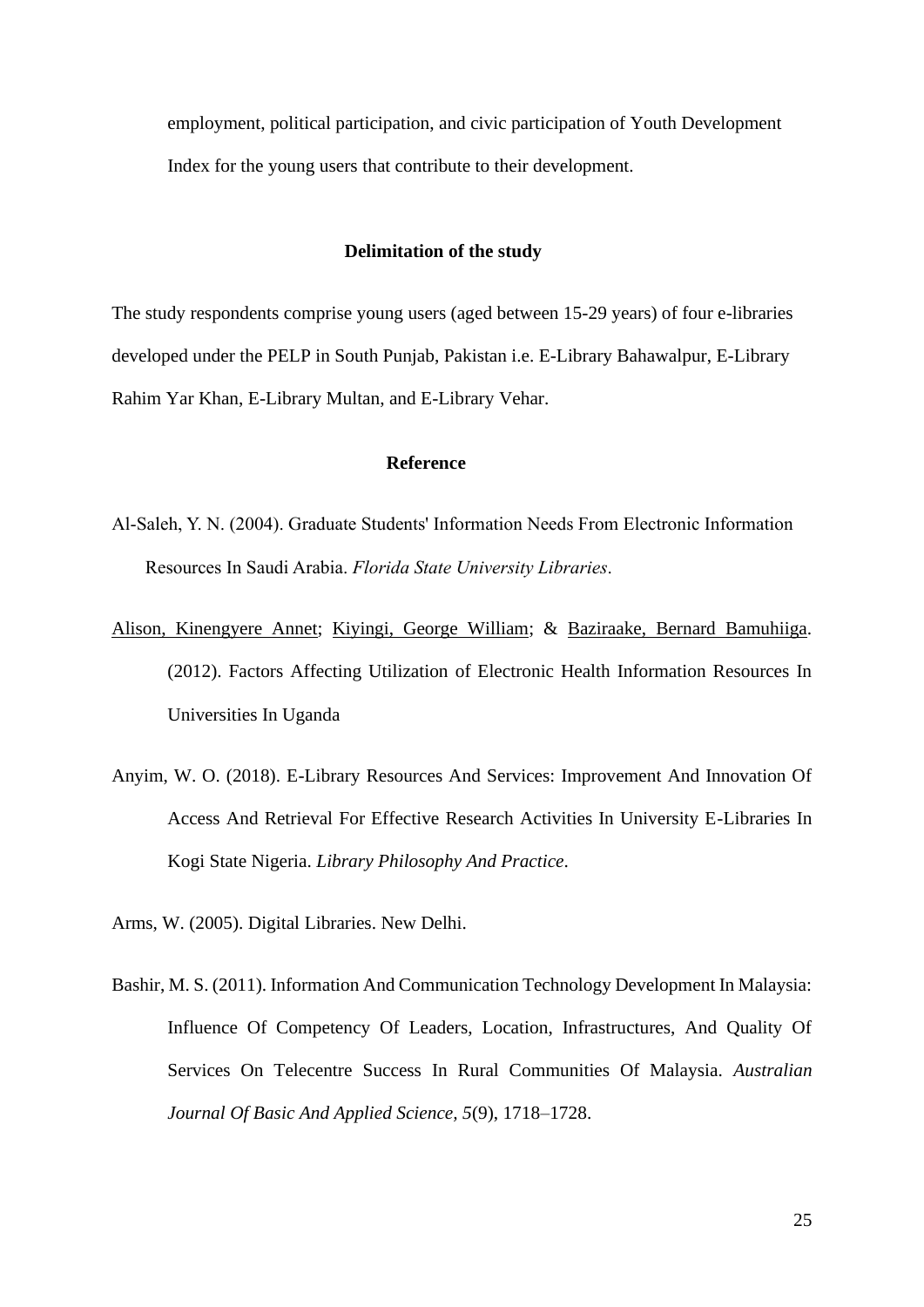- Bashir, M. S., & Samah, B. A. (2011). Information And Communication Technology Development In Malaysia: Influence Of Competency Of Leaders, Location, Infrastructures, And Quality Of Services On Telecentre Success In Rural Communities Of Malaysia. *Australian Journal Of Basic And Applied Sciences, 5*(6), 1718-1728.
- Bhatti, R. (2007). User Education Programme In The John Rylands 49University Library Of Manchester: A Case Study. *Pakistan Journal Of Library & Information Science*(8), 49.
- Bhutto, S. H. (2008). *National Youth Policy.* Government Of Pakistan Ministry Of Youth Affairs Islamabad.
- Bamgbade, B. J. Akintola, B. A. (2015). Comparative Analysis And Benefits Of Digital Library Over Traditional Library: World Scientific News, 7(1), 2392-2192
- Bishop, A. P., & Star, S. L. (1996). Social Informatics Of Digital Library Use And Infrastructure. *Annual Review Of Information Science And Technology (ARIST)*, *31*, 301-401.
- Borgman, C. L. (1999). What Are Digital Libraries? Competing Visions. *Information Processing & Management*, *35*(3), 227-243.
- Borrego, À. (., Anglada I De Ferrer, L. M., Barrios, M., & Comellas, N. (2007).
- Borrego, À. (., Anglada I De Ferrer, L. M., Barrios, M., & Comellas, N. (2007). Use And Users Of Electronic Journals At Catalan Universities: The Results Of A Survey. *The Journal Of Academic Librarianship, 33*(1), 27.
- Borrego, À. (., Anglada I De Ferrer, L. M., Barrios, M., & Comellas, N. (2007). Use And Users Of Electronic Journals At Catalan Universities: The Results Of A Survey. *The Journal Of Academic Librarianship, 33*(1), 67-75.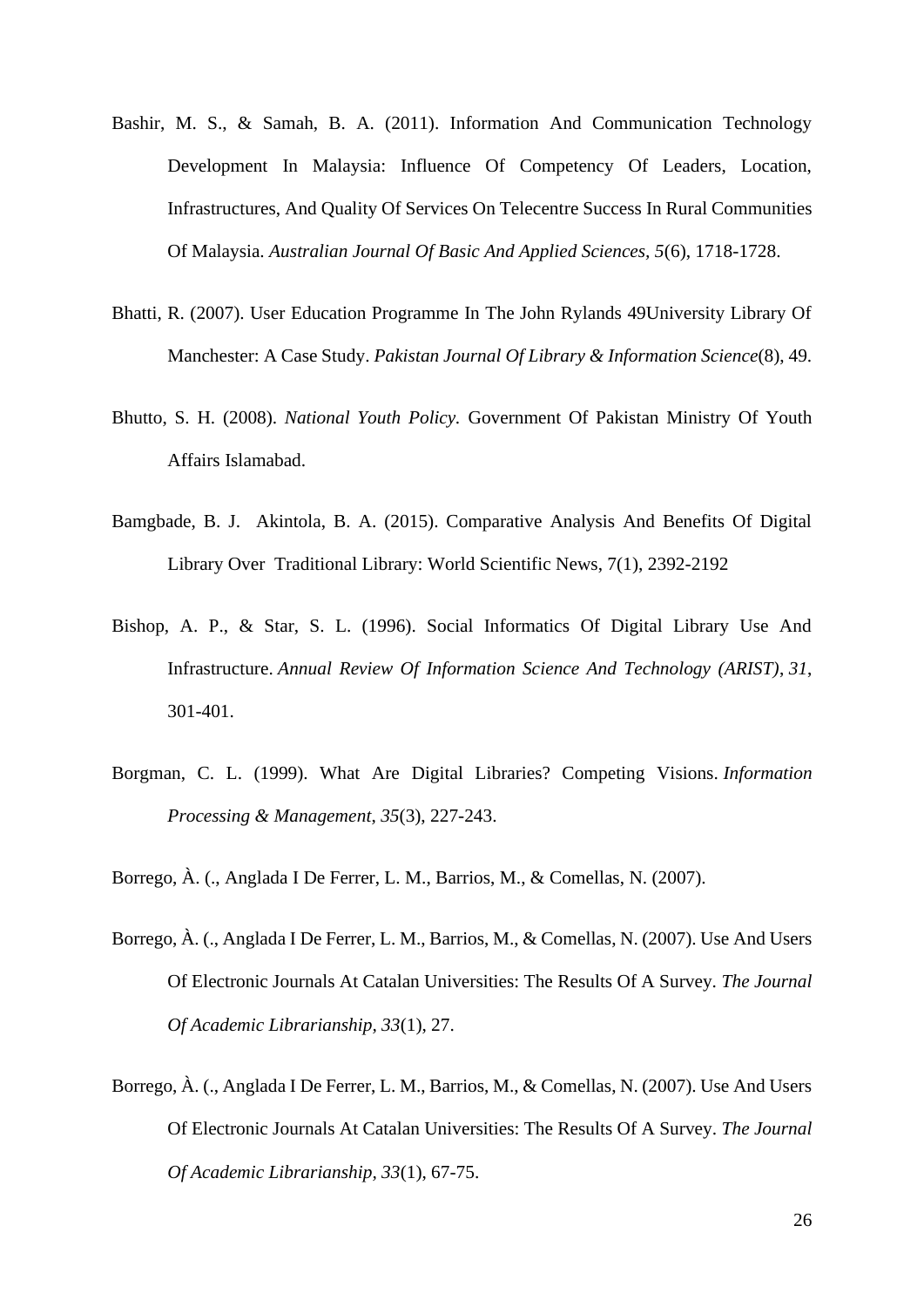Bradburn, N. M., Sudman, S., & Wansink, B. (2004). *Asking Questions: The Definitive Guide To Questionnaire Design -- For Market Research, Political Polls, And Social And Health Questionnaires,* Retrieved From John Wiley & Sons.

Bryman, A. (2004). Social Research Method. *2nd Ed.* New York: Oxford University.

- Chirra, R., & Margam, M. (2009). Use Of Electronic Journals By Doctoral Research Scholars Of Goa University, India. *Library Hi Tech News, 26*(10), 12-15.
- Commonwealth (2013). *Youth Development Index.* Available at: [2013\\_YDI\\_Results\\_Report\\_Eng1.pdf \(youthpolicy.org\)](https://www.youthpolicy.org/library/wp-content/uploads/library/2013_YDI_Results_Report_Eng1.pdf)
- Commonwealth (2020). *Global Youth Development Index Report. Available at:*  [5023\\_V3\\_Book\\_lores\\_smaller.pdf \(thecommonwealth.org\)](https://thecommonwealth.org/sites/default/files/inline/5023_V3_Book_lores_smaller.pdf)
- *Commonwealth Secretariat*. (2016). Retrieved From Fast Facts: The Youth Development Index:Https://Thecommonwealth.Org/Sites/Default/Files/Inline/Fastfactsontheyouthd evelopmentindex.Pdf
- Creswell, J. W. (2003). An Expanded Typology For Classifying Mixed Methods Research Into Designs. In *Advanced Mixed Methods Research Designs* (Pp. 209–240).
- Creswell, J. W. (2003). Research Design. (2nd, Ed.) *Qualitative, Quantitative, And Mixed Methods Approach*.

*Digitallibrary.Edu.Pk*. (N.D.). Retrieved From Http://Www.Digitallibrary.Edu.Pk/

- D. C. (1995). Going Digital. *A Look At Assumptions Underlying Digital Libraries, 38*(4).
- D. O. Agbenu1, B. B., & H. O. Abubakar, C. O. (2015). Comparative Analysis And Benefits Of The Digital Library. *World Scientific News, 24*, 1-7.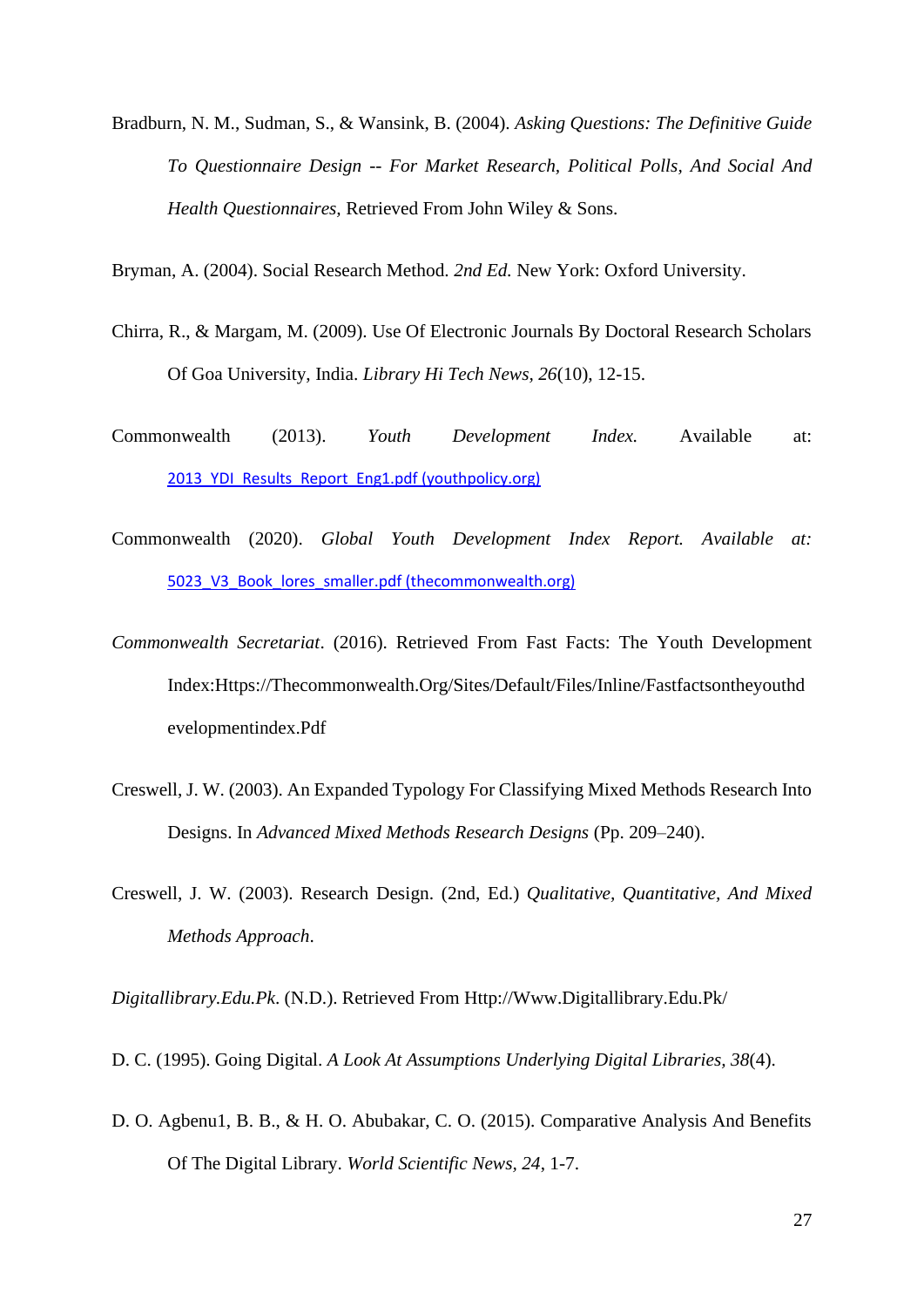- Dorner, D. G. (2004). The Impact Of Digital Information Resources On The Roles Of Collection Managers In Research Libraries. *Library Collections, Acquisitions, & Technical Services*, 249-274.
- E. G. (Ed.). (1998). Toward A Worldwide Digital Library. *COMMUNICATIONS OF THE ACM, 41*(4), 29–32.
- Eccles, J., & Gootman, J. A. (2002). Community Programs To Promote Youth Development. 427.
- E-library (n. d.). Available at[: https://elibrary.punjab.gov.pk](https://elibrary.punjab.gov.pk/)
- Feng, L., Jeusfeld, M. A., & Hoppenbrouwers, J. (2005). Beyond Information Searching And Browsing: Acquiring Knowledge From Digital Libraries. *Information Processing & Management, 41*.
- Ferber, T., Pittman, K., & Marshall, T. (2002). State Youth Policy: Helping All Youth To Grow Up Fully Prepared And Fully Engaged. *Forum For Youth Investment*, 48.

Fox, E. A. (1993). *Source Book On Digital Libraries.* Computer Science Technical Reports.

- Fujitsulh531. (2016). *Concepts Of Digitization And Digital Library*. Retrieved From Library & Information Science Network: Https://Www.Lisbdnetwork.Com/Concepts-Digitization-Digital-Library/
- G.Dorner, D. (2004). The Impact Of Digital Information Resources On The Roles Of Collection Managers In Research Libraries. *Library Collections, Acquisitions, And Technical Services, 28*(3), 249-274.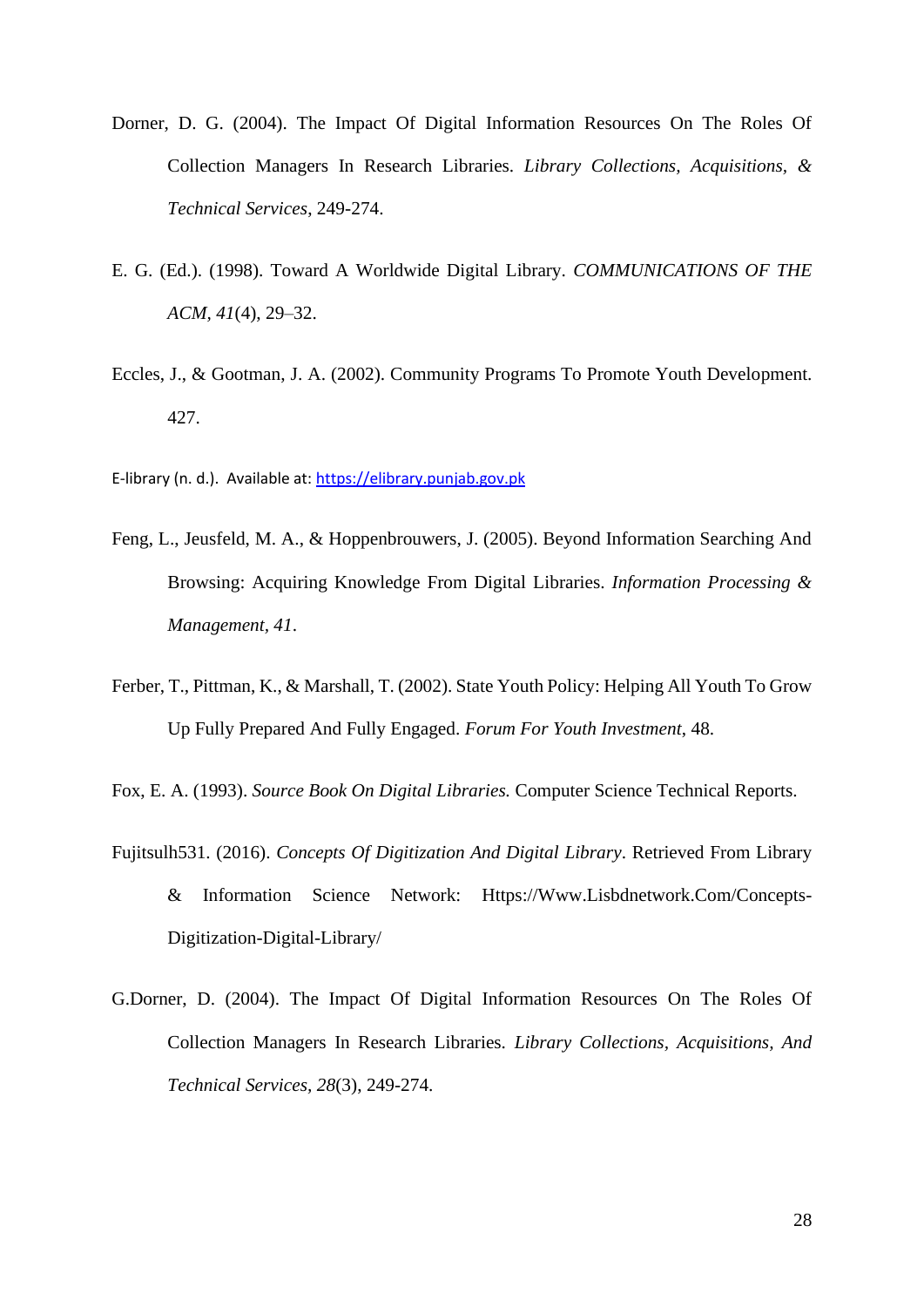Greenstein, D., & Thorin, S. E. (2002). The Digital Library: A Biography. In *Digital Library Federation.* Washington.

Griffin, S. M. (1998). NSF/DARPA/NASA Digital Libraries Initiative. *D-Lib Magazine*.

- Hoq, K. M. (2015). Rural Library And Information Services, Their Success, Failure, And Sustainability: A Literature Review. *Information Development, 31*(3), 294-310.
- Index, Y. D. (2016). *Australian Youth Development Index: A Jurisdictional Overview Of Youth Development.*
- Ioannidis, Y. (2005). Digital Libraries At A Crossroads. *International Journal On Digital Libraries, 5*, 255–265.
- Israel, S. (2018). *Society For International Development*. Retrieved From Www.Sid-Israel.Org: Https://Www.Sid-Israel.Org/En/Development-Issues/What-Is-Development
- Joint, N. (2005). Strategic Approaches To Digital Libraries And Virtual Learning Environments (Vles). *54*(1), 5-9.
- Khan, H. A. (2012). *Punjab Youth Policy.* Government Of Punjab, Youth Affairs, Sports, Archaeology And Tourism Department.
- Kimberlin, C. L., & Winterstein, A. G. (2008). Validity And Reliability Of Measurement Instruments Used In Research. *American Journal Of Health-System Pharmacy, 65*(33), 2276–2284.
- Kumar, S., Kumar, D., & Raj, H. (2018). UNDERSTANDING THE IMPORTANCE OF LIBRARY AUTOMATION AND E-LIBRARY. 256-259.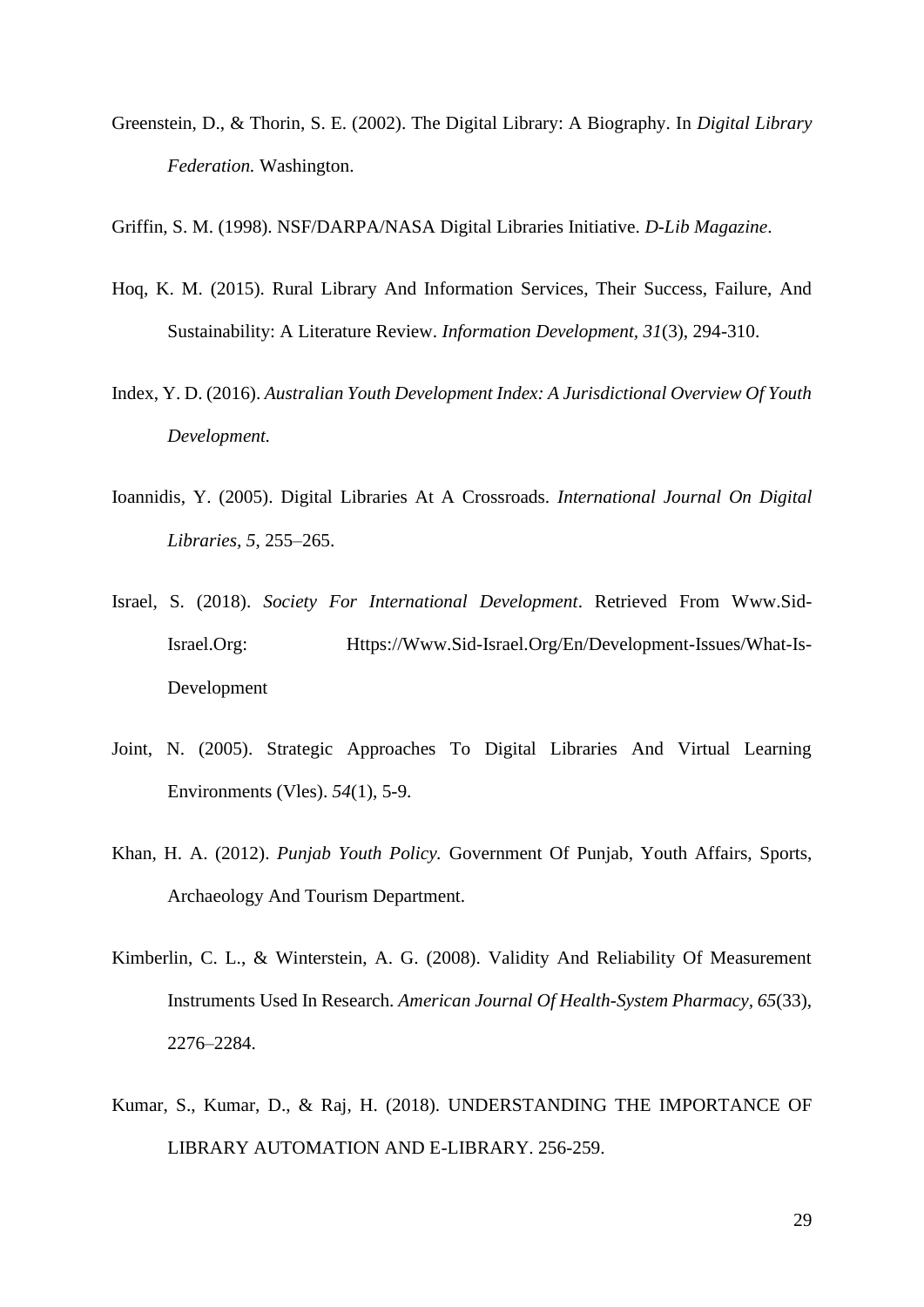- Krystyna K. Matusiak, I. (2016). Digitization Of Text And Still Images. In *Discover Digital Libraries Theory And Practice* (Pp. 59-93).
- Lamb, A., & Callison, D. (2006). Online Learning And Virtual Schools. *Key Words In Instruction, XXI*(9), 29-35.
- Lerner, R. M. (2005). Positive Youth Development, Participation In Community Youth Development Programs, And Community Contributions Of Fifth-Grade Adolescents: Findings From The First Wave Of The 4-H Study Of Positive Youth Development. *The Journal Of Early Adolescence, 25*(1), 17-71.
- Lerner, R. M. (2005). PROMOTING POSITIVE YOUTH DEVELOPMENT: THEORETICAL AND EMPIRICAL BASES.
- Lerner, R. M., & Al, J. V. (2005). Positive Youth Development, Participation In Community Youth Development Programs, And Community Contributions Of Fifth-Grade Adolescents: Findings From The First Wave Of The 4-H Study Of Positive Youth Development. *The Journal Of Early Adolescence, 25*(1), 17-71.
- Linde, P. (2006). Introduction To Digital Libraries Memex Of The Future.
- Lynch, C., & Garcia-Molina, H. (1996). Interoperability, Scaling, And The Digital Libraries Research Agenda. *Microcomputers For Information Management*, *13*(2), 85-132.
- *Merriam-Webster Dictionary*. (1828). Retrieved From Https://Www.Merriam-Webster.Com/Dictionary/Development#H1
- Nations, U. (2015). *Youth Development Indicators*. Retrieved From Department Of Economic And Social Affairs: Https://Www.Un.Org/Development/Desa/Youth/Youth-Development-Indicators.Html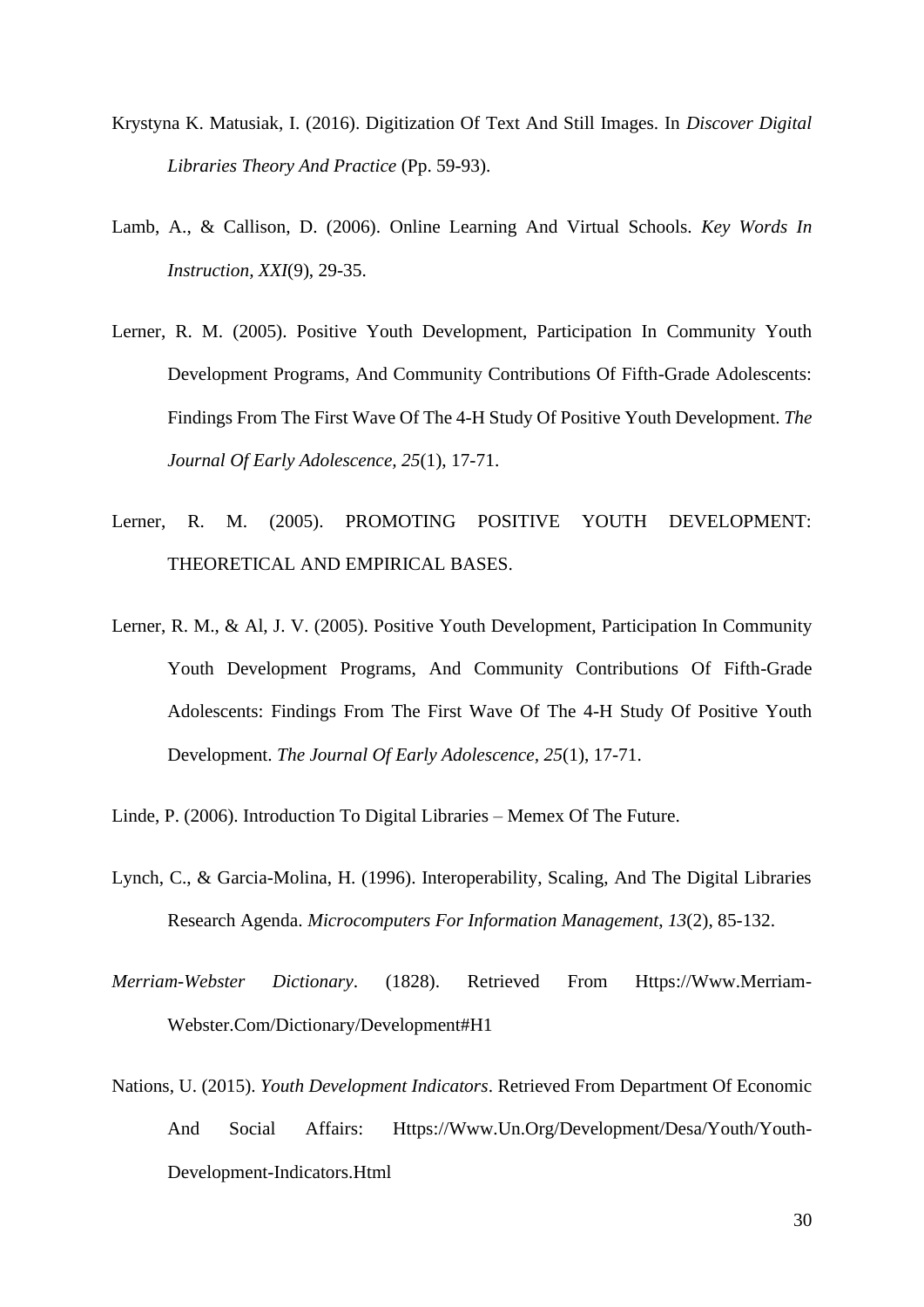- News, G. (2016). *Pakistan Is Among The Worst Countries To Live In For Young People.* Retrieved From Https://Www.Geo.Tv/Latest/119806-Pakistan-Among-Worst-Countries-To-Live-In-For-Young-People
- Okyere-Kwakye, E., & Nor, K. M. (2020). Examining The Intentions Of Ghanaian Technical University Students To Use E-Library. *Digital Library Perspectives*.
- PNHDR. (2018). *Pakistan National Human Development Report.* HUMAN DEVELOPMENT REPORTS.
- Pomerantz, J., & Choemprayong, S. (2015). The Development And Impact Of DL Funding In The United States. *31*.
- PROCIDA, A. B. (2016). Retrieved From Www.Aspeninstitute.Org: Https://Www.Aspeninstitute.Org/Blog-Posts/Mean-Empower-Youth/
- *Punjab Information Technology Board And Sports Board Punjab*. (N.D.). Retrieved From Https://Elibrary.Punjab.Gov.Pk/Resources
- PYP. (2012). *Punjab Youth Policy.* Government Of Punjab, Youth Affairs, Sports, Tourism And Archaeology Department.
- *Quaid-E-Azam Mazar Management Board (QMMB)*. (N.D.). Retrieved From Https://Qmmb.Gov.Pk/Quotes-Full.Html
- Rabie, M. (2016). Meaning Of Development. In *A Theory Of Sustainable Sociocultural And Economic Development* (Pp. 7-15).
- Ramzan, M. (2004). Levels Of Information Technology (IT) Applications In Muslim World Libraries. *The Electronic Library, 22*(3), 274-280.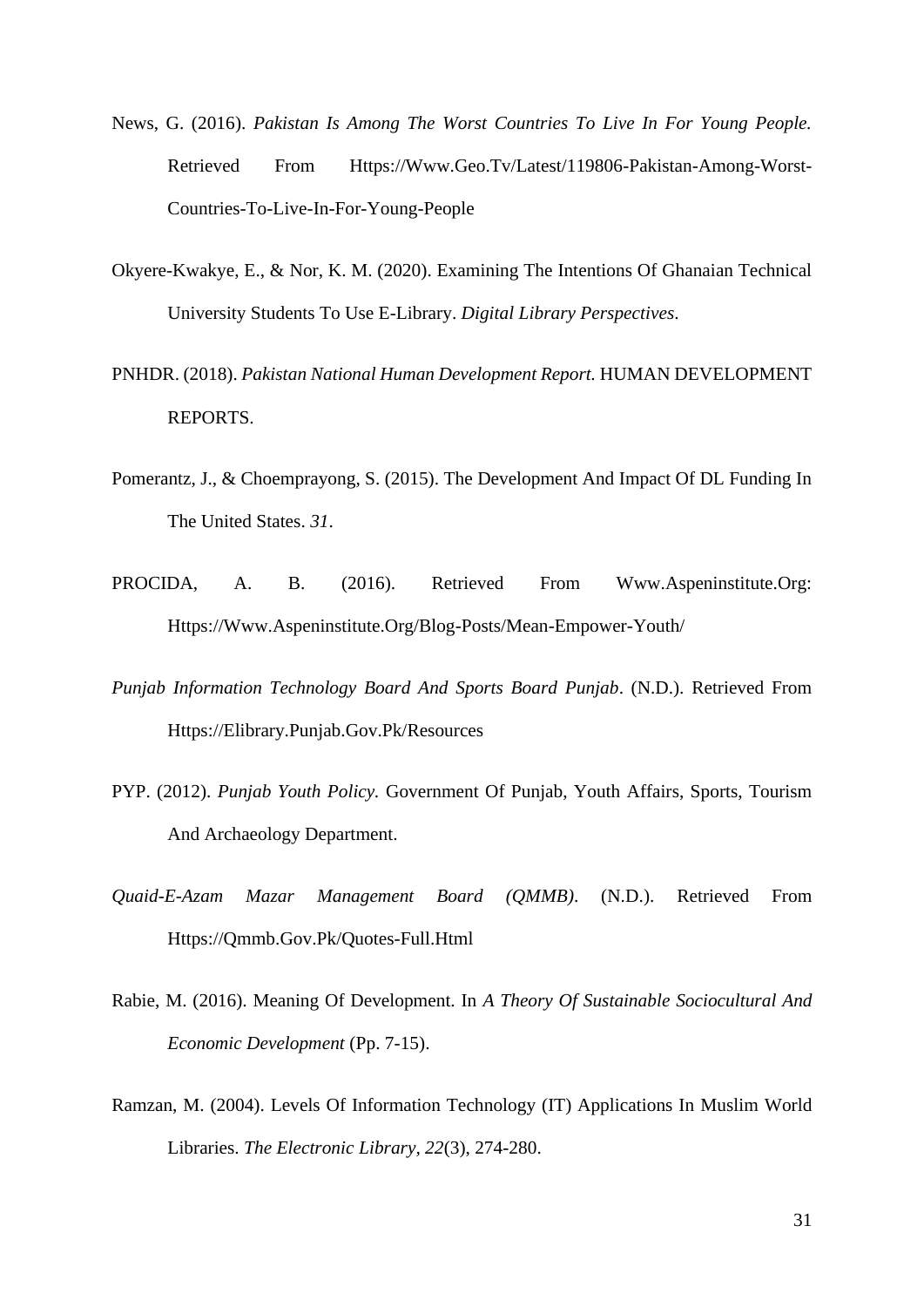- Robeyns, Byskov, I. A., & Fibieger, M. (2021). Author And Citation Information For "The Capability Approach". *Stanford Encyclopedia Of Philosophy*.
- Robeyns, Byskov, I. A., & Fibieger, M. (2021). The Capability Approach. In *Stanford Encyclopedia Of Philosophy.* Metaphysics Research Lab, Stanford University.
- Roes, H. (2001). Digital Libraries And Education: Trends And Opportunities. *D-Lib Magazine, 7*.
- Samsuddin, S. F., & Shaffril, H. A. (2019). ICT Usage At Rural Libraries: Does Positive Youth Development Exist? *Library Philosophy And Practice*.

Secretariat, C. (2020). *Global Youth Development Index And Report.*

Siyabonga Mhlongo, H. K. (2005). Flexing Digital Library Systems. 33–37.

- Schubert Foo, N. G. (2000). A Review Of The Status Of 20 Digital. *Journal Of Information Science, 26*(5), 337-355.
- *The Challenge Of Sustainable Development*. (N.D.). Retrieved From Soas.Ac.Uk: Https://Www.Soas.Ac.Uk/Cedep-Demos/000\_P501\_USD\_K3736- Demo/Unit1/Page\_12.Htm
- Theresa, A. U., & Jerome, I. O. (2010). The Role Of Digital Library In Law Research. *International Journal Of Library And Information Science, 2*(6), 108-113.
- Thioune, R. M. (2003). I*nformation And Communication Technologies For Development In Africa* (Vol. Opportunities And Challenges For Community Development). International Development Research Centre.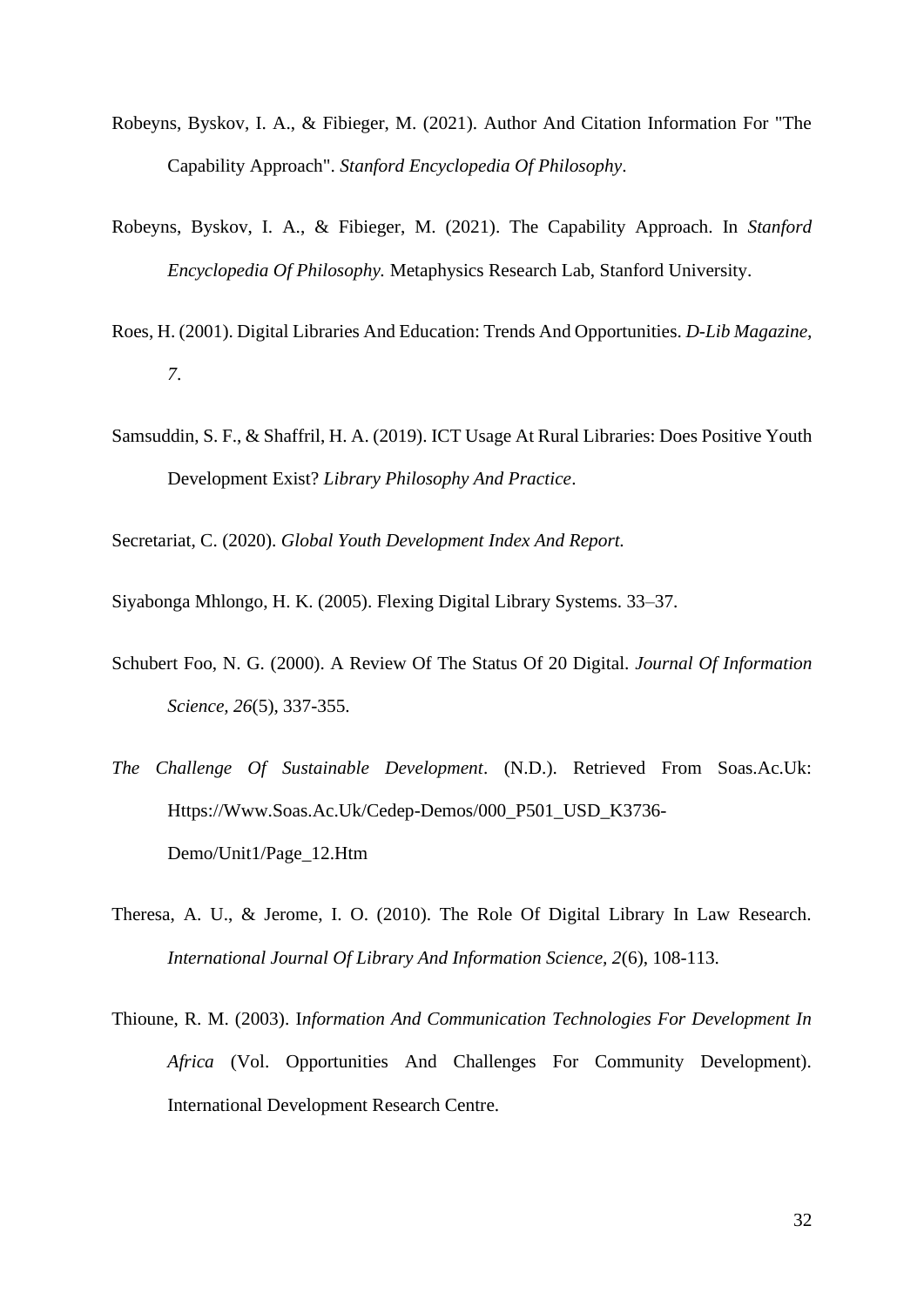- Trivedi, M. (2010). Digital Libraries: Functionality, Usability, And Accessibility. *Library Philosophy*, 381.
- Trivedi, M. (2010). Digital Libraries: Functionality, Usability, And Accessibility. *Library Philosophy And Practice*.
- Ugwu, C. I., & Onyegiri, D. C. (2013, June). Management Problems Of Electronic Information Resources: A Case Study Of UNN Library. *International Journal Of Library And Information, 5*(5), 126-133.
- *UN Documentation: Development*. (N.D.). Retrieved From Research.Un.Org: Https://Research.Un.Org/En/Docs/Dev/Intro
- *United Nations*. (N.D.). Retrieved From Peace, Dignity, And Equality: Https://Www.Un.Org/En/Sections/Issues-Depth/Youth-0/Index.Html
- *United Nations Development Programme*. (N.D.). Retrieved From Https://Www.Undp.Org/Content/Undp/En/Home/2030-Agenda-For-Sustainable-Development/Peace/Governance/Empowering-Youth.Html
- Yalman, M., & Kutluca, T. (2012). Future Of E-Libraries In Universities. *Social And Behavioral Sciences, 47*, 2225 – 2228.
- YD. (N.D.). Toolkit\_Annexf.Pdf. *ANNEX F: REFERENCE SHEETS*.
- YE. (2019). Retrieved From Unnatiblr: Https://Medium.Com/@Unnatiblr123/What-Is-Youth-Empowerment-And-What-Is-Importance-Ec3415b1c865
- *Youth Development & Youth Leadership*. (N.D.). Retrieved From Http://Www.Nasetalliance.Org/Youthdev/Index.Htm